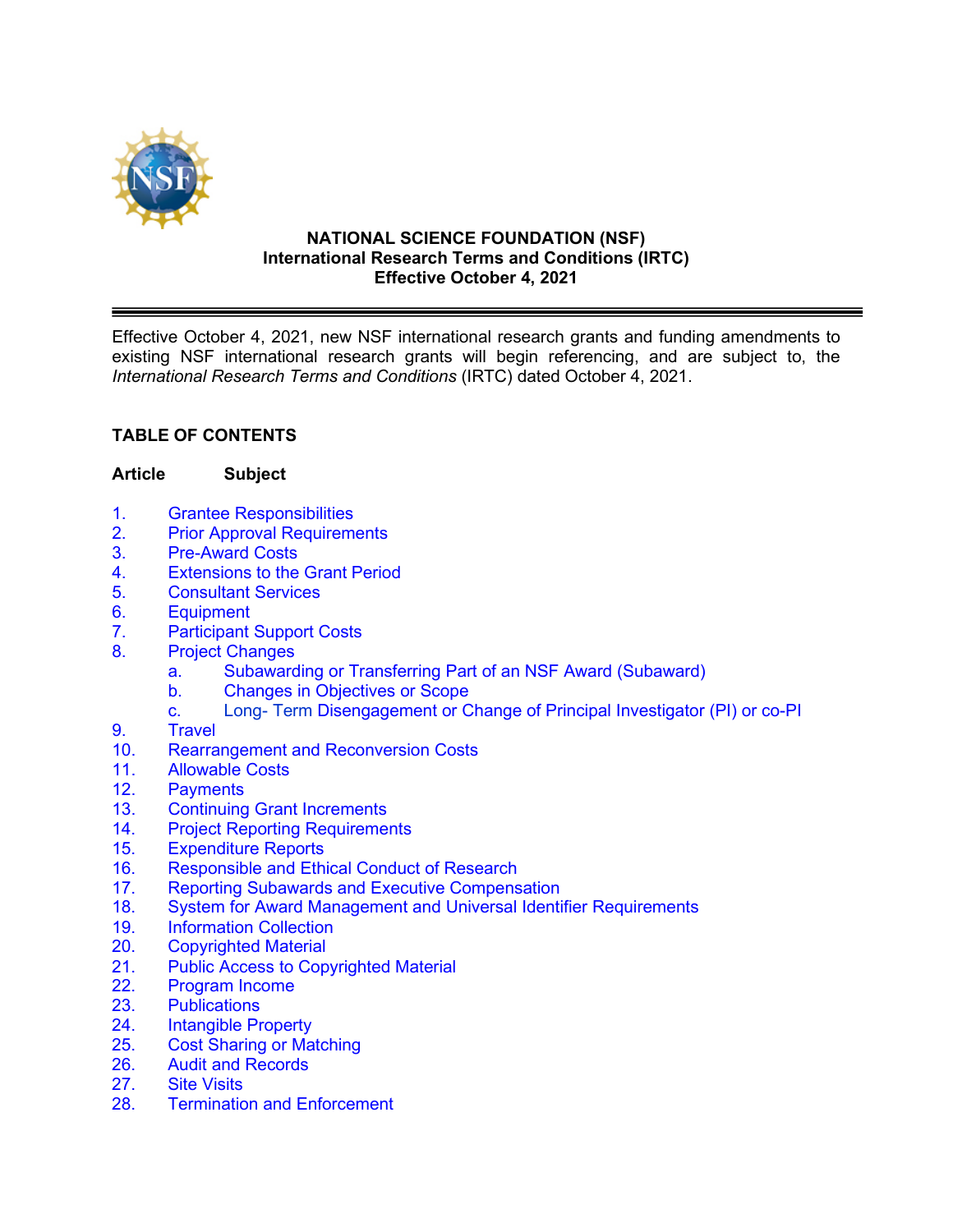- 29. [Termination Review Procedure](#page-23-0)
- 30. [Human Research Subjects](#page-24-0)
- 31. [Life Sciences Dual Use Research of Concern \(DURC\)](#page-24-0)<br>32. Investigator Financial Disclosure Policy
- **Investigator Financial Disclosure Policy**
- 33. [Animal Welfare](#page-24-0)
- 34. [Trafficking in Persons](#page-24-0)<br>35. Research Involving Re
- 35. Research Involving Recombinant [or Synthetic Nucleic Acid Molecules Outside the U.S.](#page-24-0)
- 36. [Whistleblower Protection](#page-25-0)
- 37. [Recipient Integrity and Performance Matters](#page-25-0)<br>38. Notification Requirements Regarding Sexual
- [Notification Requirements Regarding Sexual Harassment, Other Forms of Harassment,](#page-25-0) or Sexual Assault
- 39. [Post-award Disclosure of Current Support and In-Kind Contribution Information](#page-27-0)
- 40. [Section 889 of the National Defense Authorization Act \(NDAA\) for Fiscal Year \(FY\) 2019](#page-29-0)
- [Debarment and Suspension](#page-30-0)
- 42. [Resolution of Conflicting Conditions](#page-30-0)

### **[OTHER CONSIDERATIONS](#page-30-0)**

- 43. [Liability](#page-30-0)
- 44. [Sharing of Findings, Data and Other Research Products](#page-31-0)<br>45. Government Permits and Activities Carried On Outside th
- 45. [Government Permits and Activities Carried On Outside the U.S.](#page-31-0)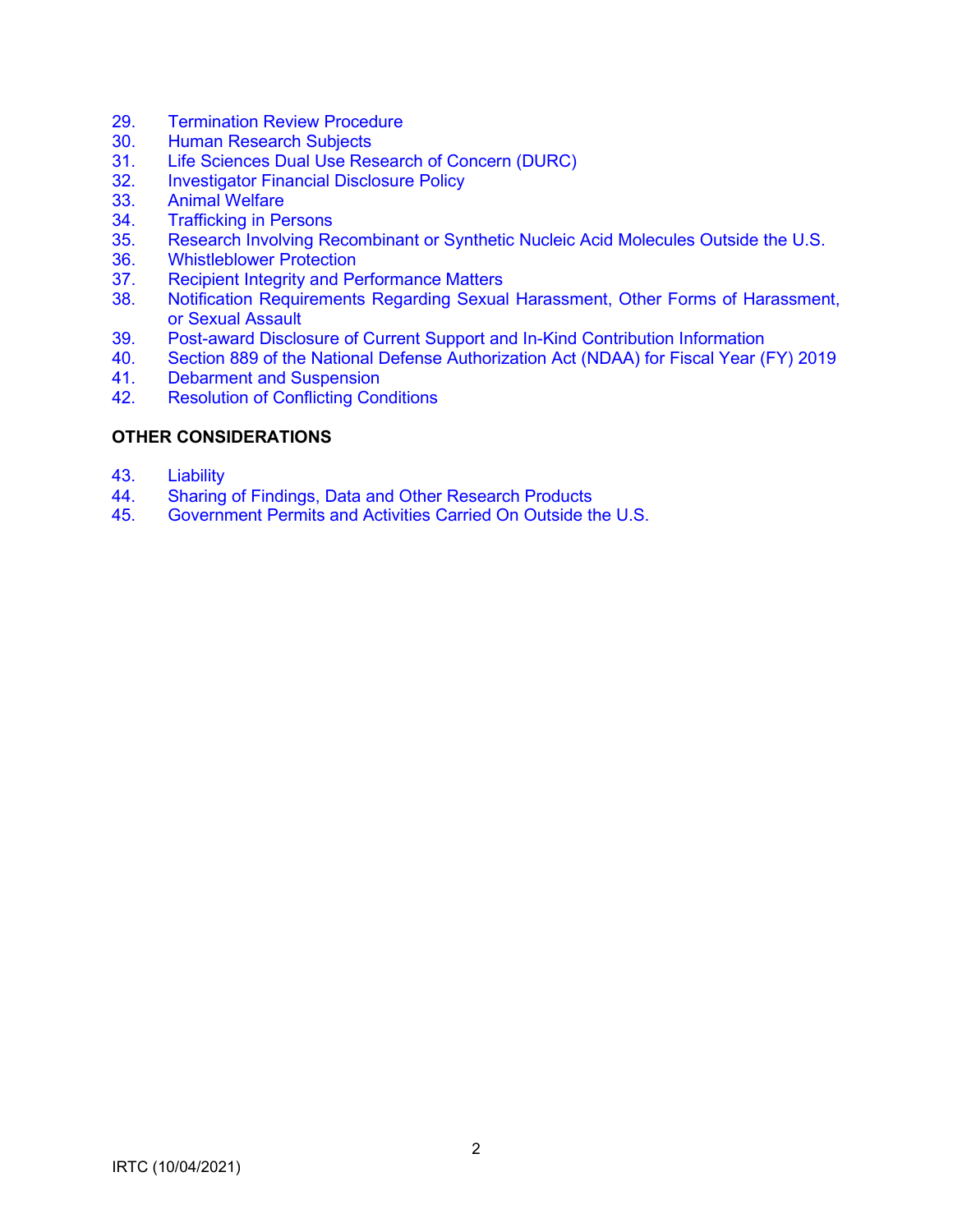### <span id="page-2-0"></span>**1. Grantee Responsibilities**

a. The grantee has full responsibility for the conduct of the project or activity supported under this grant and for adherence to the grant conditions. Although the grantee is encouraged to seek the advice and opinion of NSF on special problems that may arise, such advice does not diminish the grantee's responsibility for making sound scientific and administrative judgments and should not imply that the responsibility for operating decisions has shifted to NSF. The grantee is responsible for notifying NSF about: (1) any allegation of research misconduct that it concludes has substance and requires an investigation in accordance with NSF misconduct regulations published at 45 Code of Federal Regulations (CFR) §689; or (2) any significant problems relating to the administrative or financial aspects of the grant.

b. The requirements of this grant are contained in these *International Research Terms and Conditions* for grants and cooperative agreements unless otherwise specified in the award notice. The applicable Federal administrative standards are incorporated by reference and are contained in 2 CFR §200, *Uniform Administrative Requirements, Cost Principles, and Audit Requirements for Federal Awards* (Uniform Guidance). These *International Research Terms and Conditions* (IRTC) serve as the Foundation's implementation of 2 CFR §200. If the IRTC is silent on a specific area covered by 2 CFR §200, the requirements specified in 2 CFR §200 must be followed.

c. By acceptance of this grant, the grantee agrees to comply with the applicable Federal requirements for grants and cooperative agreements and to the prudent management of all expenditures and actions affecting the grant, including the monitoring of subrecipients (if applicable). Specific guidance on subrecipient monitoring and management can be found in 2 CFR §§200.331-332.

d. Documentation for each expenditure or action affecting this grant must reflect appropriate organizational reviews or approvals that should be made in advance of the action. Organizational reviews are intended to help assure that expenditures are allowable, necessary and reasonable for the conduct of the project, and that the proposed action:

- 1. is consistent with grant terms and conditions;
- 2. is consistent with NSF and grantee policies;
- 3. represents effective utilization of resources; and
- 4. does not constitute a significant project change (see Article 8).

e. The grantee is responsible for ensuring that the Principal Investigator(s) (PI)<sup>[1](#page-2-1)</sup> and co-PIs receive a copy of the grant conditions, including: the award notice, the budget, these general terms and conditions, any special terms and conditions, and any subsequent changes in the grant conditions.

<span id="page-2-1"></span><sup>&</sup>lt;sup>1</sup> For purposes of the terms and conditions, the term Principal Investigator (PI) and co-PI also includes the term Project Director and co-Project Director.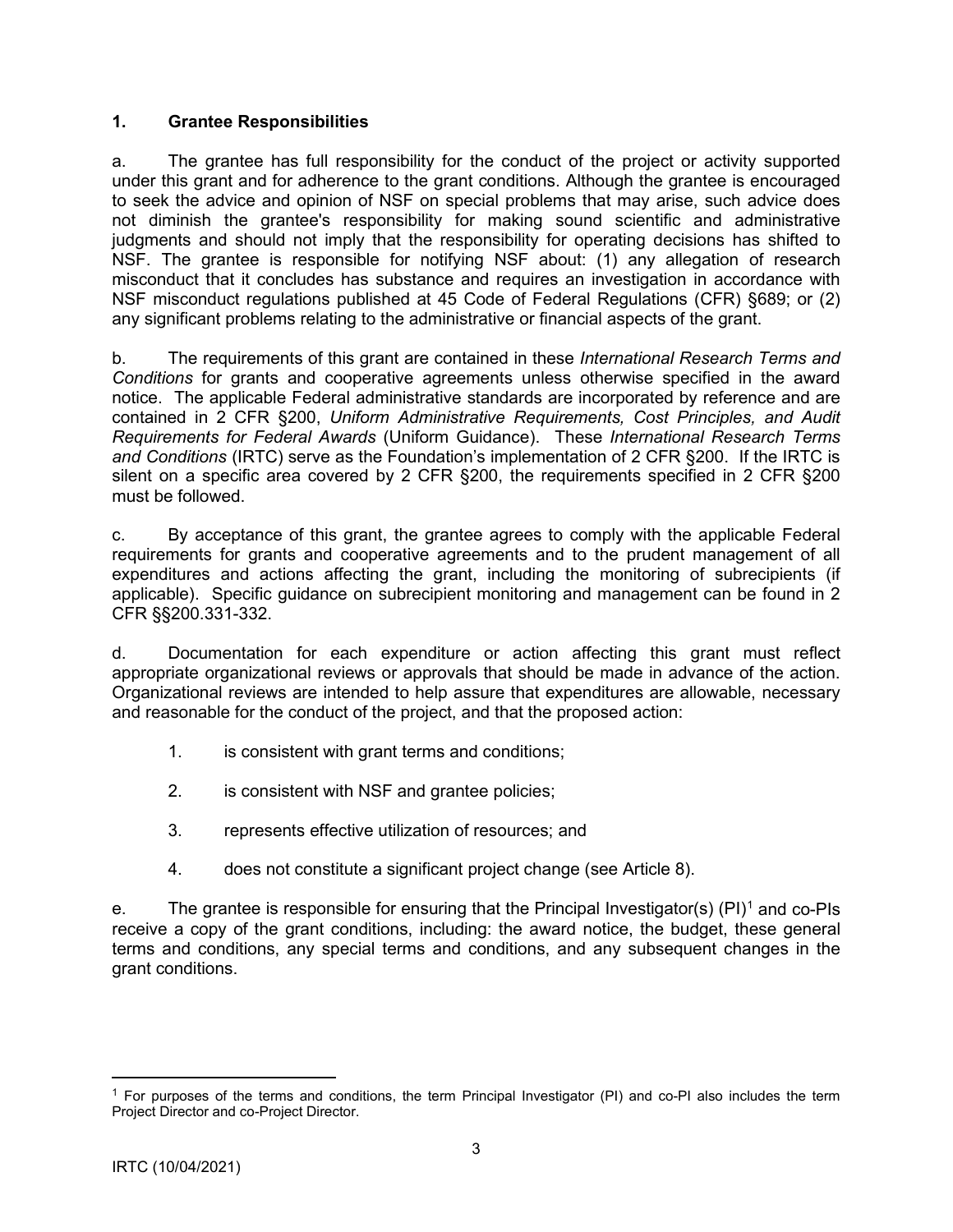<span id="page-3-0"></span>These grant conditions are made available to the grantee by NSF in electronic form at [http://www.nsf.gov/awards/managing/award\\_conditions.jsp?org=NSF, a](http://www.nsf.gov/awards/managing/award_conditions.jsp?org=NSF)nd may be duplicated, copied, or otherwise reproduced by the grantee, as appropriate. This provision does not alter the grantee's full responsibility for conduct of the project and compliance with all grant terms and conditions. Award notices are available electronically via the NSF FastLane system at <https://www.fastlane.nsf.gov/>**.** Sponsored project offices are able to view, print, and/or download NSF award notices for their organizations, and PIs and co-PIs can access their individual award notices through use of the FastLane system.

# **2. Prior Approval Requirements**

a. Unless otherwise specified in the award notice, the grantee must obtain NSF prior written approval as specified in the *Research Terms and Conditions* Appendix A, Prior Approval Matrix.

b. Requests for NSF prior written approval in the matrix specified must be submitted via the use of NSF's electronic systems. Those prior approval requirements that do not have a specific request type in NSF's electronic systems must be submitted via use of the "Other" category in Research.gov.

# **3. Pre-Award Costs**

a. The grantee may approve pre-award costs incurred within the 90- calendar day period before the start date of the grant. Requests for approval of pre-award costs for periods greater than 90 calendar days must be submitted electronically via NSF's electronic systems. Preaward expenditures prior to the funding of an increment within a continuing grant are not subject to this limitation or approval requirement but are subject to paragraph c. below.

b. Pre-award costs must be necessary for the effective and economical conduct of the project, and the costs must be otherwise allowable in accordance with Article 11.

c. Pre-award expenditures are made at the grantee's risk. Grantee authority to approve pre-award costs does not impose an obligation on NSF: (1) in the absence of appropriations; (2) if a grant is not subsequently made; or (3) if a grant is made for a lesser amount than the grantee anticipated.

d. In accordance with 2 CFR §200.458, if pre-award costs are charged to the grant, these costs must be charged to the initial budget period, unless otherwise specified in the award notice.

# **4. Extensions to the Grant Period**

a. If additional time beyond the end date of the grant is required to assure adequate completion of the original scope of work within the funds already made available, then the grantee must submit a request for a no-cost extension via NSF's electronic systems at least 45 days prior to the end date of the grant.

b. The request must explain the need for the extension, include an estimate of the unobligated funds remaining, and a plan for use of the funds. The fact that unobligated funds may remain at the end of the grant is not in itself sufficient justification for an extension. In addition, the grantee is not authorized to extend a grant that has a zero balance.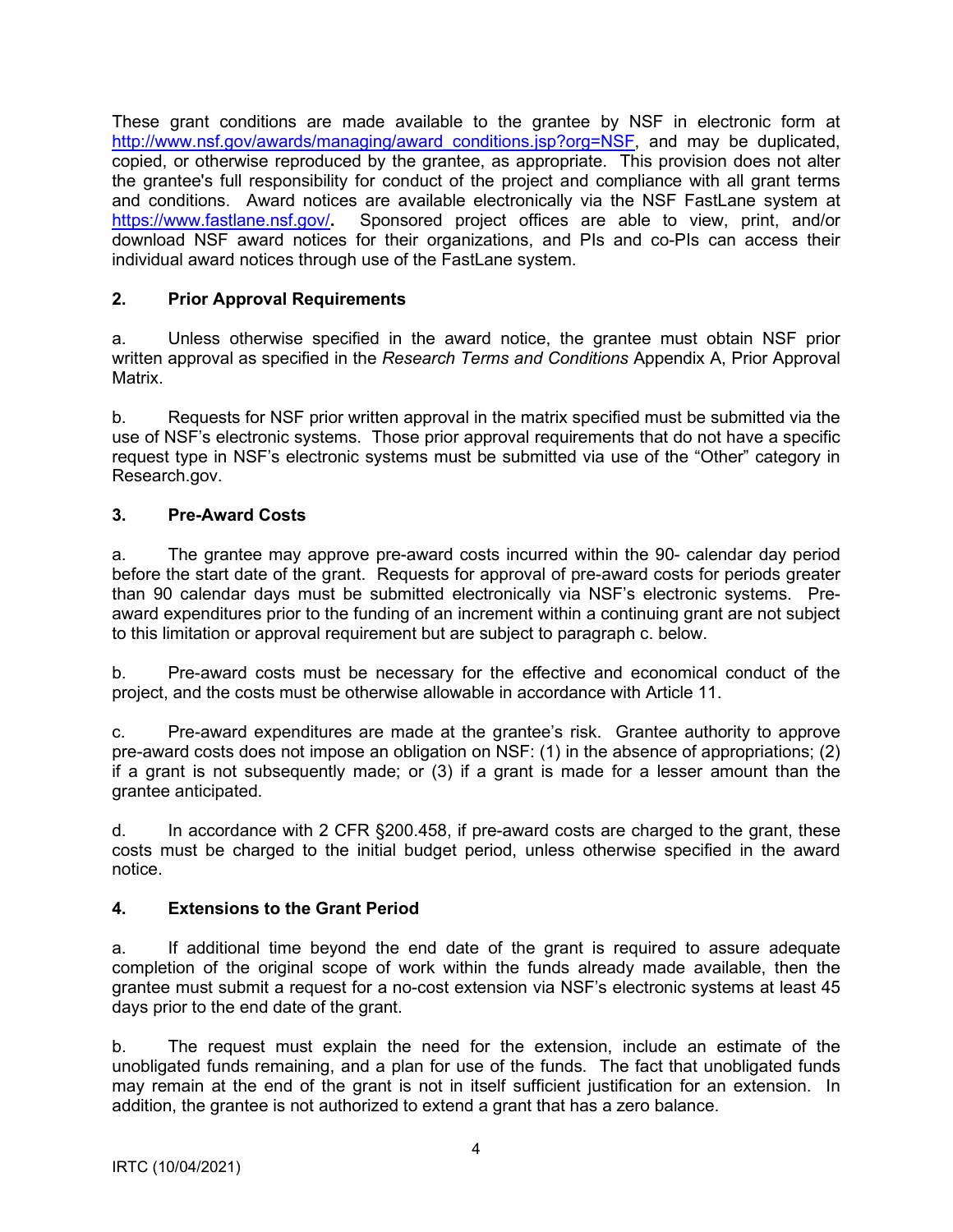<span id="page-4-0"></span>c. The plan for the extended period must adhere to the previously approved objectives of the project. Grantees are cautioned not to make new commitments or incur new expenditures after the end date of the grant until the no-cost extension has been approved by NSF.

d. Disposition of the approval will either be provided through electronic notification from the cognizant NSF Program Officer or an amendment to the grant approved by the NSF Grants and Agreements Officer. If approved, the new end date of the grant will be reflected in NSF's electronic systems.

# **5. Consultant Services (also referred to as Professional Service Costs)**

Costs for professional and consultant services, including those who are members of a particular profession or possess a special skill and who are not officers or employees of the performing organization, are allowable when reasonable in relation to the services rendered and when not contingent upon recovery of costs from NSF. If not included in the grant budget, anticipated services must be justified and information furnished on each individual's expertise, primary organizational affiliation, normal daily compensation rate, and number of days of expected service. Consultants' travel costs, including subsistence, may be included. If requested, the grantee must be able to justify that the proposed rate of pay is reasonable. Additional information on the allowability of consultant costs is available in 2 CFR §200.459.

## **6. Equipment**

Equipment falls under the umbrella of property, which consists of real property and personal property (tangible and intangible). The standards for managing, tracking, and disposing of property funded by NSF or any property acquired for a project under an NSF grant are outlined in 2 CFR §§200.310-316.

a. Purchase. No item of equipment over \$5,000, other than items identified in the approved budget, may be purchased without the advance written approval of the cognizant NSF Program Officer.

b. Title. Unless otherwise specified in the grant, title to equipment purchased or fabricated with NSF award funds will vest with the grantee upon acquisition. Such equipment is considered exempt property and shall be acquired and used in accordance with paragraph c. below. The grantee holds title to the property in trust consistent with [2 CFR §200.316,](http://a257.g.akamaitech.net/7/257/2422/15mar20071500/edocket.access.gpo.gov/cfr_2007/janqtr/pdf/2cfr215.34.pdf) unless and until the expiration of 120 days from the award end date providing the government has not exercised its conditional interest as further described in paragraph c.7.

- c. Conditions for Acquisition and Use of Equipment
- 1. Grantee Assurance. The grantee will assure that for each purchase of equipment, it is:
- (a) necessary for the research or activity supported by the grant;
- (b) not otherwise reasonably available and accessible;
- (c) of the type normally charged as a direct cost to sponsored agreements; and
- (d) acquired in accordance with organizational practice.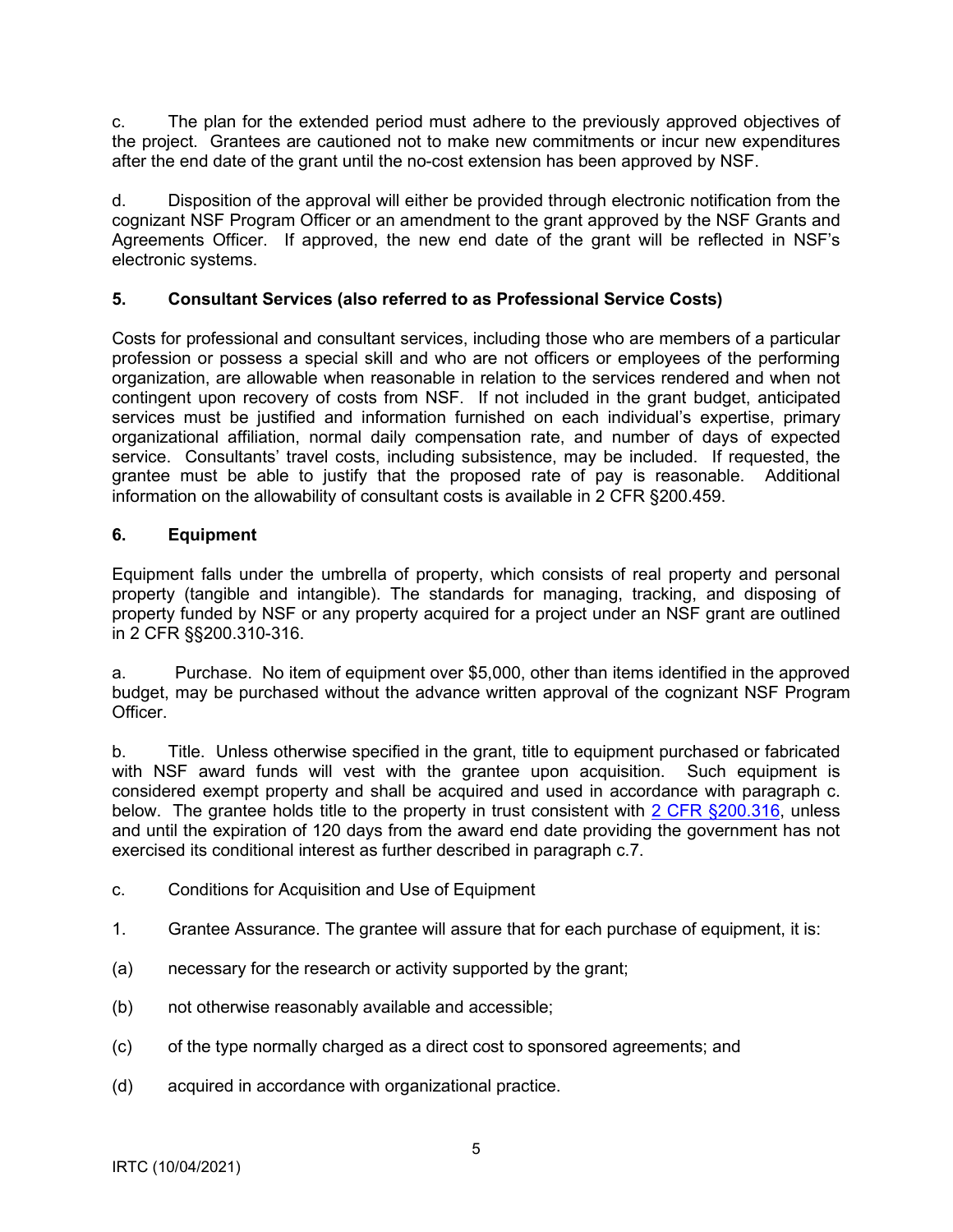<span id="page-5-0"></span>2. General Purpose Equipment. Expenditures for general-purpose equipment are typically not eligible for support (see [PAPPG Chapter IX.D.2.b\)](https://www.nsf.gov/pubs/policydocs/pappg22_1/pappg_9.jsp#IXD2).

3. Equipment Usage. The equipment must remain in use for the specific project for which it was obtained in accordance with [2 CFR §200.313\(c\)\(1\),](http://a257.g.akamaitech.net/7/257/2422/15mar20071500/edocket.access.gpo.gov/cfr_2007/janqtr/pdf/2cfr215.34.pdf) unless the provision in 2 CFR [§200.313\(c\)\(4\)](http://a257.g.akamaitech.net/7/257/2422/15mar20071500/edocket.access.gpo.gov/cfr_2007/janqtr/pdf/2cfr215.34.pdf) applies.

4. Equipment Sharing. The equipment must be shared on other projects or programs in accordance with [2 CFR §200.313\(c\)\(1\).](http://a257.g.akamaitech.net/7/257/2422/15mar20071500/edocket.access.gpo.gov/cfr_2007/janqtr/pdf/2cfr215.34.pdf)

5. Property Management Requirements. The grantee shall maintain a property management system that, at a minimum, meets the requirements of [2 CFR §200.313\(d\),](http://a257.g.akamaitech.net/7/257/2422/15mar20071500/edocket.access.gpo.gov/cfr_2007/janqtr/pdf/2cfr215.34.pdf) which requires a physical inventory every two years, ensures adequate safeguards to prevent loss, damage, or theft of the property, and provides for maintenance procedures to keep the property in good condition.

6. Competition. The grantee must not use equipment acquired with the Federal award to provide services for a fee that is less than private companies charge for equivalent services, unless specifically authorized by Federal statute for as long as the Federal government retains an interest in the equipment in accordance with [2 CFR §200.313\(c\)\(3\).](http://a257.g.akamaitech.net/7/257/2422/15mar20071500/edocket.access.gpo.gov/cfr_2007/janqtr/pdf/2cfr215.34.pdf)

7. Right to Transfer Title. In accordance with 2 CFR §200.313(e), NSF may identify items of equipment having an acquisition cost of \$5,000 or more where NSF reserves the right to transfer the title to the Federal Government or a third party named by the Federal Government at any time during the grant period. In cases where NSF elects to transfer the title, disposition instructions will be issued no later than 120 days after the end date of the NSF-supported project for which it was acquired.

# **7. Participant Support Costs**

a. Participant support costs as defined in 2 CFR §200.1 are direct costs for items such as stipends or subsistence allowances, travel allowances and registration fees paid to or on behalf of participants (but not employees) in connection with NSF-sponsored conferences. NSF prior written approval is required for any additional categories of participant support costs, such as incentives, gifts, souvenirs, t-shirts, and/or memorabilia. The request must be submitted via use of NSF's electronic systems. NSF approval of such changes will be by an amendment to the grant signed by the cognizant NSF Grants and Agreements Officer. The grantee must account for participant support costs separately. Indirect costs (Facilities and Administrative Costs  $(FBA)$ ) are not allowed on participant support costs (see [PAPPG Chapter II.C.2.g\(v\)\).](https://www.nsf.gov/pubs/policydocs/pappg22_1/pappg_2.jsp#IIC2gv)

b. Funds provided for participant support may not be used by the grantee for other categories of expense without the specific prior written approval of the cognizant NSF Program Officer. Such requests must be submitted electronically via use of NSF's electronic systems.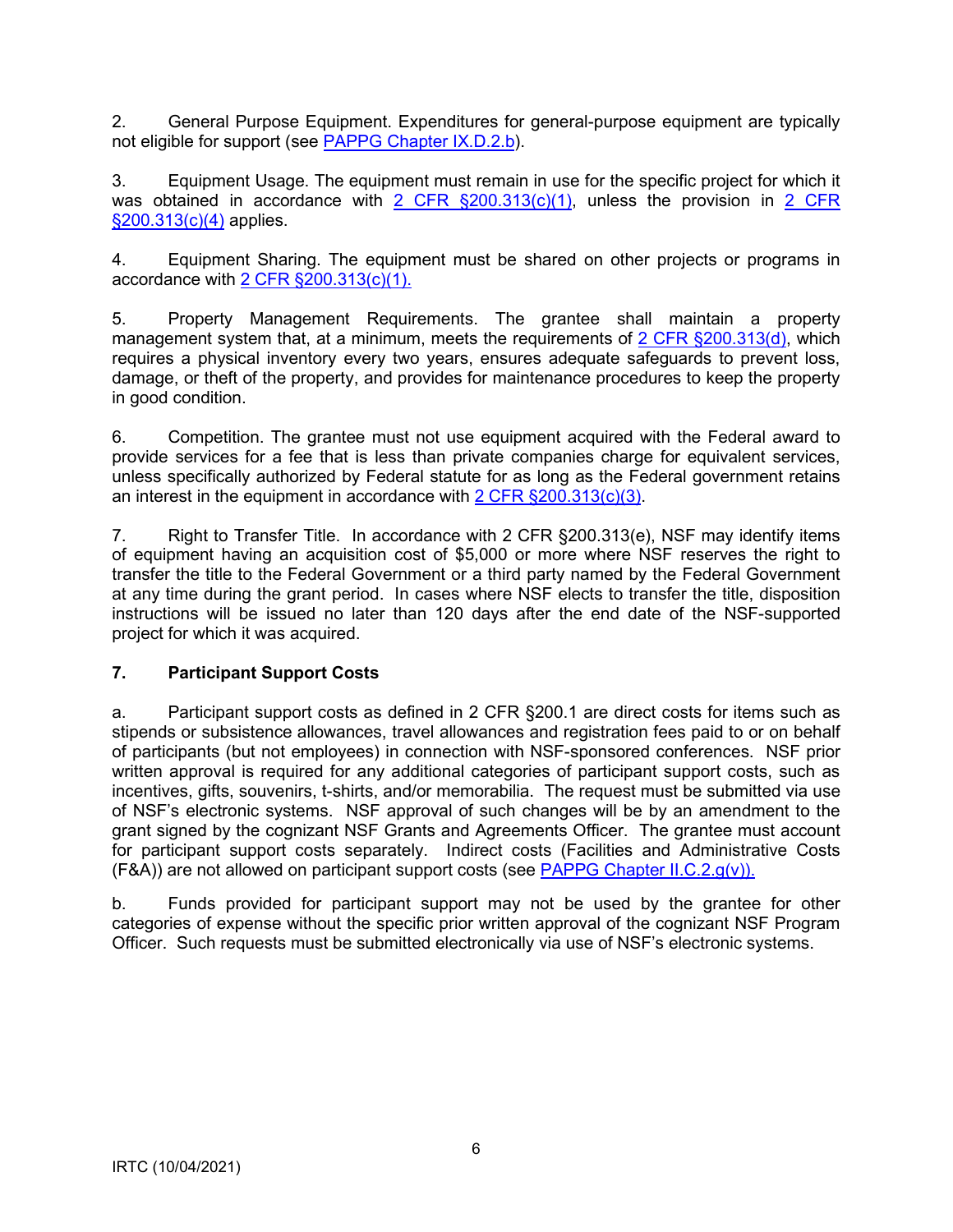# <span id="page-6-0"></span>**8. Project Changes**

Consistent with 2 CFR §200.308, the grantee is required to obtain NSF prior written approval whenever there are changes in the project as stipulated below.

a. Subawarding or Transferring Part of an NSF Award (Subaward)

1. If the intention to subaward or transfer part of the project to another organization has been disclosed in the proposal, NSF authorization is not needed unless approval has been specifically withheld in the award notice.

2. If it becomes necessary to subaward or transfer part of an NSF award after a grant has been made, notification of this intent should be submitted via use of NSF's electronic systems and must be electronically signed by an Authorized Organizational Representative (AOR). The request shall include a clear description of the work to be performed and a proposed budget (see [PAPPG Chapter VII.B.4](https://www.nsf.gov/pubs/policydocs/pappg22_1/pappg_7.jsp#VIIB4) for additional information). NSF approval of such changes will be by an amendment to the grant.

3. The grantee remains responsible for monitoring of the activities of the subrecipient as necessary to ensure that the subaward is used for authorized purposes, in compliance with Federal statutes, regulations, and the terms and conditions of the subaward as outlined in 2 CFR §§200.331-332. This includes ensuring necessary documentation for all subawards is maintained for the same retention period as the grantee's and making it available to NSF upon request. The grantee shall include subaward activities in the annual and final project reports that are submitted to NSF.

4. Consistent with the requirements specified in 2 CFR §200.332, the grantee must adhere to the requirements for pass-through entities in establishing and managing subawards issued under the grant. In addition, the grantee shall ensure that the following articles, if applicable, flow down to all subrecipients, or are appropriately addressed in the subaward instrument: Articles 5, 9 through 11, 16 through 20, 22 through 25, 30 through 37, 39, 40 and 43 through 45.

b. Changes in Objectives or Scope

A proposed change in the phenomenon or phenomena under study or the objectives of the project stated in the proposal or agreed modifications thereto should be communicated to NSF via use of NSF's electronic systems. NSF approval of such changes will be by an amendment to the grant.

# c. Long-Term Disengagement or Change of PI or co-PI

If a named PI or co-PI plans to or becomes aware that he or she will: (1) devote substantially less effort to the work than anticipated in the approved proposal (defined in 2 CFR §200.308(c)(3) as a reduction of 25% or more in time devoted to the project); (2) sever his or her connection with the grantee; or (3) be disengaged from the project for a continuous period of more than 3 months, or otherwise relinquish active direction of the project, he or she shall advise the appropriate official at the grantee organization, who shall initiate action appropriate to the situation in accordance with the guidelines described in [PAPPG Chapter VII.B.2.](https://www.nsf.gov/pubs/policydocs/pappg22_1/pappg_7.jsp#VIIB2)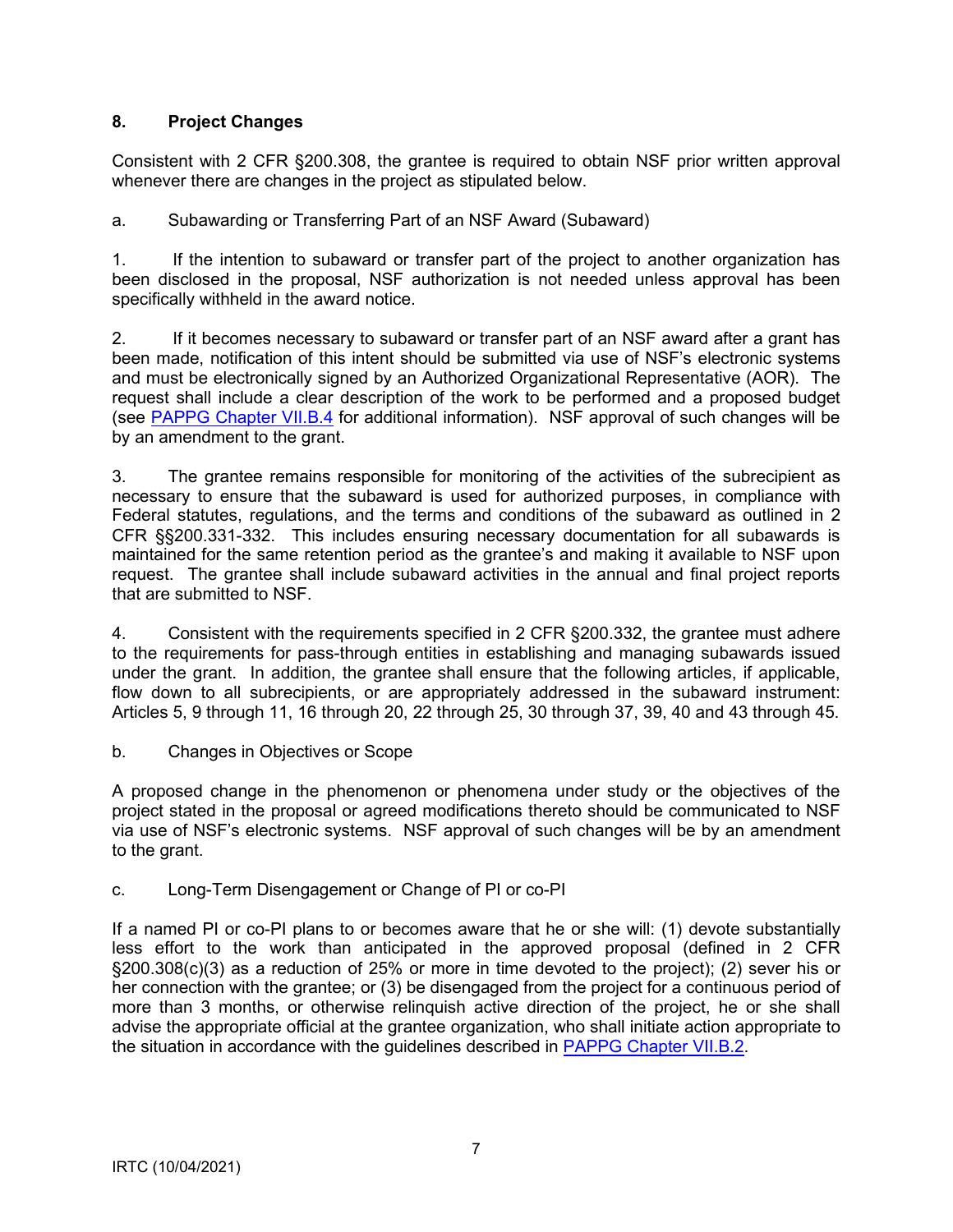## <span id="page-7-0"></span>**9. Travel**

## a. Allowability of Travel Expenses

1. Expenses for transportation, lodging, subsistence, and related items incurred by project personnel and by outside consultants employed on the project (see [PAPPG Chapter II.C.2.g\(iv\)\)](https://www.nsf.gov/pubs/policydocs/pappg22_1/pappg_2.jsp#IIC2giv) who are in travel status on business related to an NSF-supported project are allowable as prescribed in the governing cost principles. Except as noted in paragraph b. below, the requirements for NSF prior written approval specified in 2 CFR §200.475 are waived.

2. Except as provided in the governing cost principles, the difference between economy airfare and a higher-class airfare is unallowable. A train, bus, or other surface carrier may be used in lieu of, or as a supplement to, air travel at the lowest first-class rate by the transportation facility used. If such travel, however, could have been performed by air, the allowance will not normally exceed that for jet economy airfare.

## b. Travel Support for Dependents of Key Project Personnel

Travel support for dependents of key project personnel is allowable only under the conditions outlined in 2 CFR §475(c)(2). See also 2 CFR §432.

NSF prior written approval is required for travel costs for dependents and must be requested via use of NSF's electronic systems. NSF approval of such changes will be by an amendment to the grant.

Temporary dependent care costs (as dependent is defined in 26 United States Code (USC) §152) above and beyond regular dependent care that directly results from travel to conferences is allowable as outlined in 2 CFR §200.475(c)(1).

c. Use of U.S.-Flag Air Carriers

1. In accordance with the Fly America Act (49 USC §40118), any air transportation to, from, between, or within a country other than the U.S. of persons or property, the expense of which will be assisted by NSF funding, must be performed by or under a code-sharing arrangement with a U.S.-flag air carrier if service provided by such a carrier is available (see Comptroller General Decision B-240956, dated September 25, 1991). Tickets (or documentation for electronic tickets) must identify the U.S. flag air carrier's designator code and flight number.

2. For the purposes of this requirement, U.S.-flag air carrier service is considered available even though:

(a) comparable or a different kind of service can be provided at less cost by a non-U.S. flag air carrier;

(b) non-U.S. flag air carrier service is preferred by, or is more convenient for, NSF or traveler; or

(c) service by a non-U.S.-flag air carrier can be paid for in excess foreign currency.

3. The following rules apply unless their application would result in the first or last leg of travel from or to the U.S. being performed by a non-U.S. flag air carrier: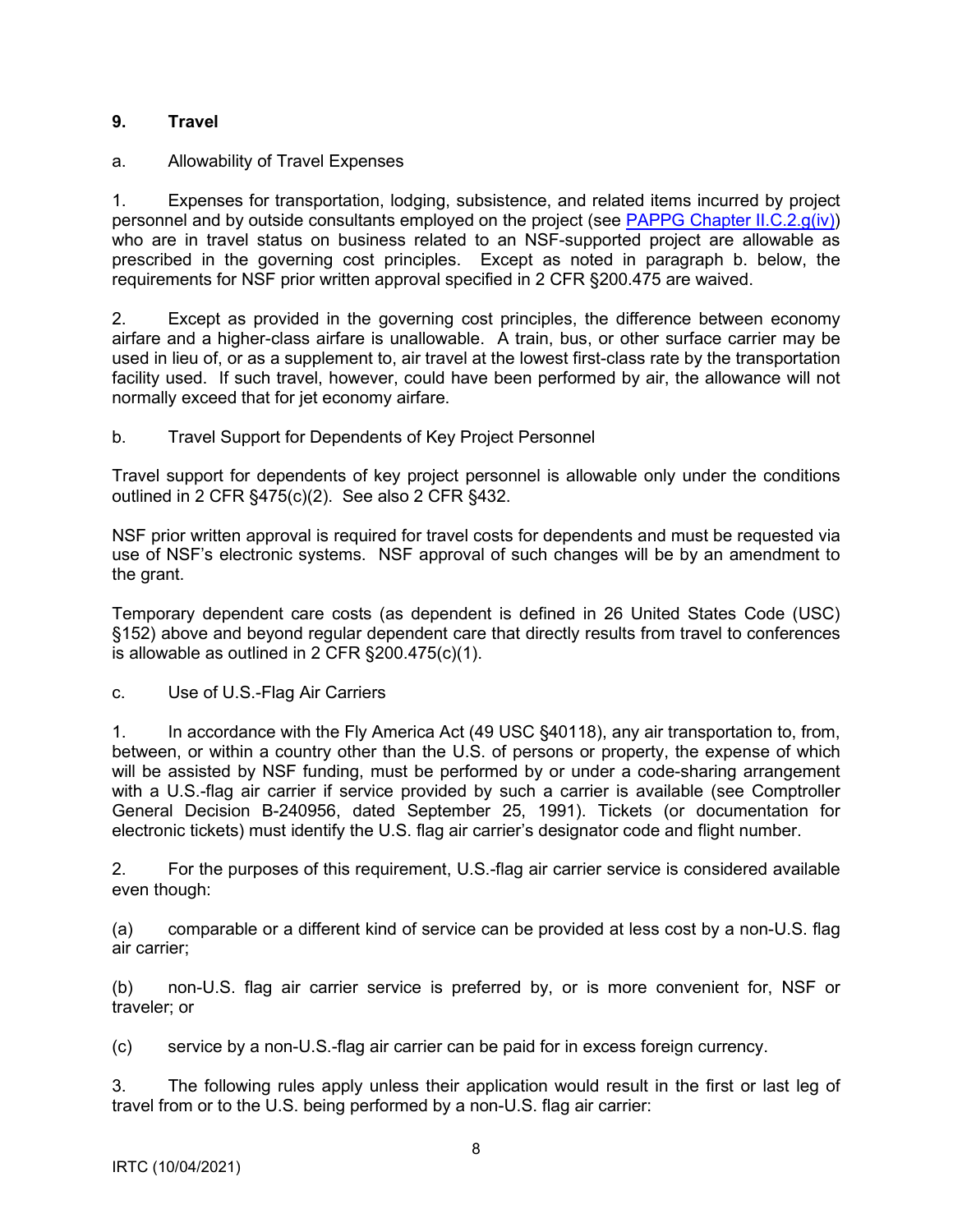(a) a U.S.-flag air carrier shall be used to destination or, in the absence of direct or through service, to the farthest interchange point on a usually traveled route.

(b) if a U.S.-flag air carrier does not serve an origin or interchange point, a non-U.S. flag air carrier shall be used only to the nearest interchange point on a usually traveled route to connect with a U.S. flag air carrier.

d. Use of Non-U.S. Flag Air Carriers

There are certain circumstances under which use of a non-U.S. flag air carrier is permissible. These circumstances are outlined below:

1. Airline "Open Skies" Agreements

A non-U.S. flag air carrier may be used if the transportation is provided under an air transportation agreement between the United States and a foreign government, which the Department of Transportation has determined meets the requirements of the Fly America Act. For information on "open skies" agreements in which the United States has entered, please refer to the GSA website at [http://www.gsa.gov/portal/content/103191.](http://www.gsa.gov/portal/content/103191)

#### Note on U.S./European Union Open Skies Agreement

In 2007, the U.S. entered into an "Open Skies" Agreement with the European Union ("EU"). This agreement was modified in June 2010. The current Agreement gives European Community airlines (airlines of Member States) the right to transport passengers and cargo on flights funded by the U.S. government, when the transportation is between: (1) any two points outside the United States; or (2) a point in the United States and any point outside the United States that the EU airline is authorized to serve under the "Open Skies" Agreement.

In 2011, two significant changes were made to the U.S./EU Open Skies Agreement. First, EU airlines are now granted the right to transport civilian agency-funded passengers who are NOT eligible to travel on GSA Airline City Pair Contract fares (e.g., grantees) between a point in the United States and a point outside the United States even if there is a GSA Airline City Pair Contract fare in effect between the origin and destination points. An individual, however, who is traveling on a route for which there is a City Pair Contract fare in effect, *and who is eligible for such a fare* (e.g., Federal employee), will be required to fly on a U.S. carrier, absent another applicable exception.

Second, under the amended Agreement, EU airlines are now authorized to transport passengers between points in the United States and points outside the EU if the EU airline is authorized to serve the route under the Agreement. This includes flights that originate, arrive, or stop in the EU. Prior to this change, EU airlines were limited to flying passengers between points in the U.S. and points in the EU.

2. Involuntary Rerouting

Travel on a non-U.S. flag air carrier is permitted if a U.S.-flag air carrier involuntarily reroutes the traveler via a non-U.S. flag air carrier, notwithstanding the availability of alternative U.S.-flag air carrier service.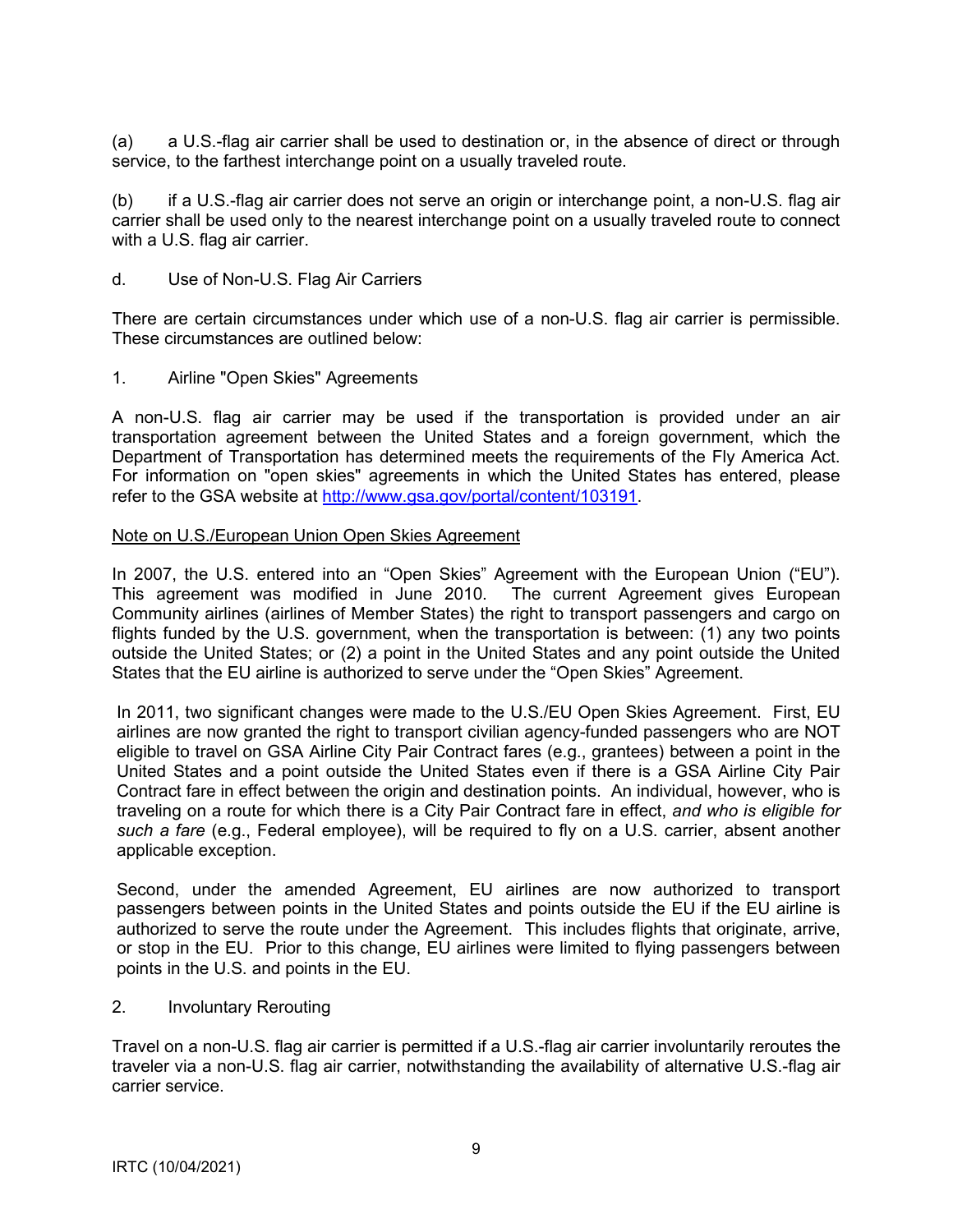<span id="page-9-0"></span>3. Travel To and From the U.S. *on non-European Community Airlines*

Use of a non-European Community non-U.S. flag air carrier is permissible if the airport abroad is:

(a) the traveler's origin or destination airport, and use of U.S.-flag air carrier service would extend the time in a travel status by at least 24 hours more than travel by a non-U.S. flag air carrier; or

(b) an interchange point and use of U.S.-flag air carrier service would increase the number of aircraft changes the traveler must make outside of the U.S. by two or more, would require the traveler to wait four hours or more to make connections at that point, or would extend the time in a travel status by at least six hours more than travel by a non-U.S. flag air carrier.

4. Travel Between Points Outside the U.S. *on non-European Community Airlines*

Use of a non-European Community non-U.S. flag air carrier is permissible if:

(a) travel by a non-U.S. flag air carrier would eliminate two or more aircraft changes en route;

(b) travel by a U.S.-flag air carrier would require a connecting time of four hours or more at an overseas interchange point; or

(c) the travel is not part of the trip to or from the U.S. and use of a U.S.-flag air carrier would extend the time in a travel status by at least six hours more than travel by a non-U.S. flag air carrier.

5. Short Distance Travel

For all short distance travel, regardless of origin and destination, use of a non-U.S. flag air carrier is permissible if the elapsed travel time on a scheduled flight from origin to destination airport by a non-U.S. flag air carrier is three hours or less and service by a U.S.-flag air carrier would double the travel time.

#### **10. Rearrangement and Reconversion Costs**

a. Costs incurred for ordinary and normal rearrangement and alteration of facilities are allowable as indirect costs.

b. Special arrangements and alterations costs incurred specifically for the NSF grant aggregating \$25,000 or less to adapt space or utilities within a completed structure to accomplish the objectives of the grant, are allowable and approved, provided the:

1. building has a usable life consistent with project purposes and is architecturally suitable for conversion;

2. rearrangement and reconversion costs are essential to the project supported by the grant; and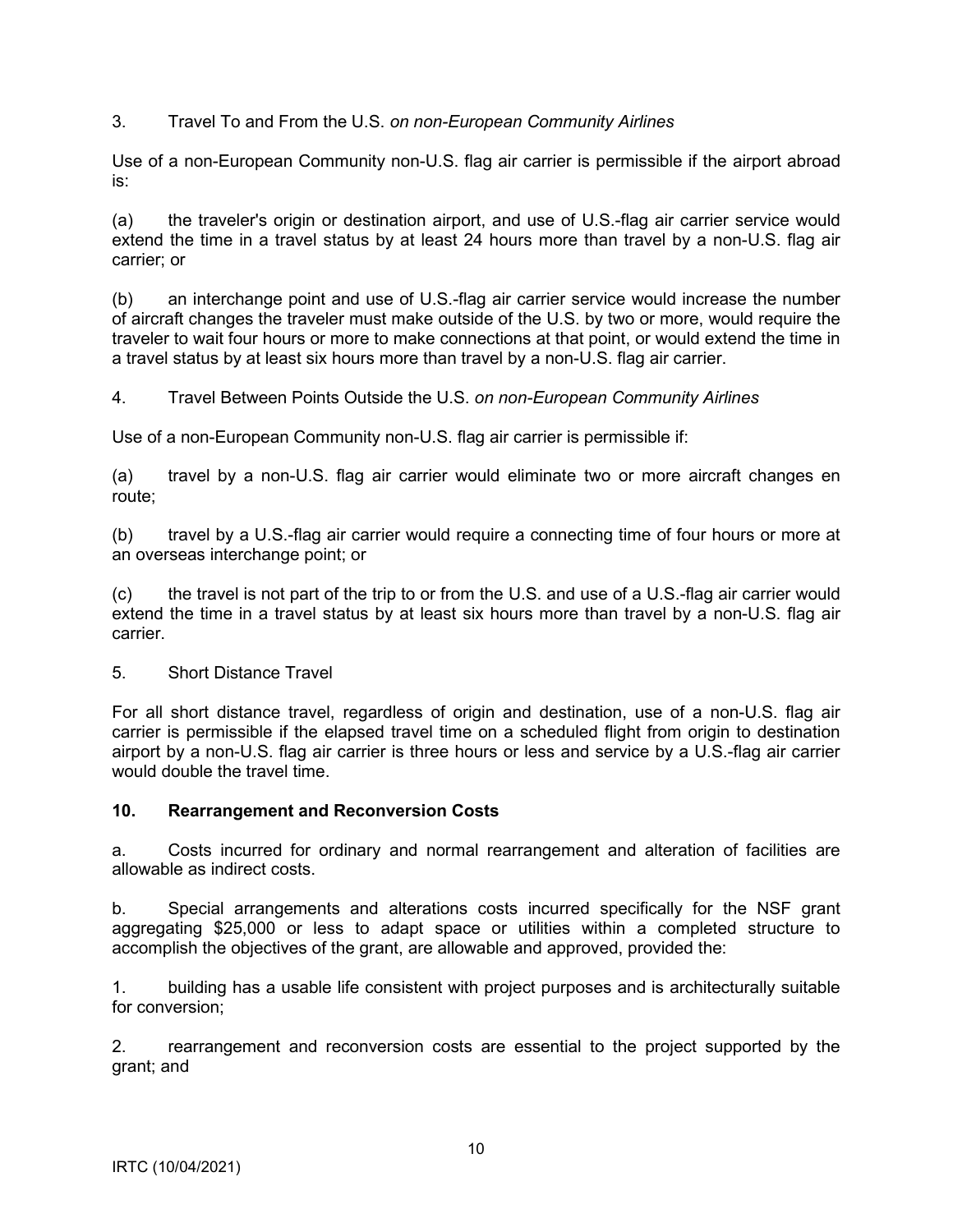<span id="page-10-0"></span>3. space involved will be occupied by the project. In situations where the space is rented, in order for the costs of the rearrangement and reconversion to be allowed, the grantee must secure a lease for the length of the project.

c. Rearrangement and reconversion costs exceeding \$25,000 require NSF prior written approval via use of NSF's electronic systems. Note that Appendix II of 2 CFR §200 contains provisions that must be included in contracts made by the grantee.

# **11. Allowable Costs**

a. The allowability of costs<sup>[2](#page-10-1)</sup> and cost allocation methods for work performed under this grant, up to the amount specified in the grant, shall be determined in accordance with the governing cost principles as specified below and must conform with NSF policies, grant special provisions and grantee internal policies in effect on the start date of the grant.

b. The cost principles that govern Federal awards can be found in 2 CFR §200, Subpart E.

c. Separate guidance for for-profit organizations can be found in the *Federal Acquisition Regulation*, Part 31.

d. Certain prior approval requirements contained in the governing cost principles have been modified by Article 2.

# **12. Payments**

a. Except as noted in [PAPPG Chapter VIII.C,](https://www.nsf.gov/pubs/policydocs/pappg22_1/pappg_8.jsp#VIIIC) NSF grantees are required to request payments electronically through the Award Cash Management Service (ACM\$). Under ACM\$, the grantee must provide award level detail at the time of the payment request. The grantee should request payments in amounts necessary to meet their current needs, pursuant to the guidelines contained in 31 CFR Part 205. Unless otherwise specified in the grant, the grantee agrees to comply with all applicable Treasury regulations and National Science Foundation implementing and reporting procedures, which are outlined in [PAPPG Chapter VIII.](https://www.nsf.gov/pubs/policydocs/pappg22_1/pappg_8.jsp)

b. In accordance with 2 CFR §200.305, where appropriate, the grantee is required to maintain advances of Federal funds in interest-bearing accounts. The grantee may retain interest earned on amounts up to \$500 per year for administrative expenses. Any additional interest earned on Federal advance payments deposited in interest-bearing accounts must be remitted annually to the Department of Health and Human Services Payment Management System (PMS) through an electronic medium using either the Automated Clearing House (ACH) network or a Fedwire Funds Service payment. Instructions on submission of remittances is contained in 2 CFR §200.305(b)(9).

# **13. Continuing Grant Increments**

Unless otherwise specified, each successive increment of a continuing grant will be funded at the level specified in the original award notice without a formal request from the grantee, provided an annual project report has been received from the Principal Investigator(s) and accepted by the cognizant NSF Program Officer.

<span id="page-10-1"></span><sup>&</sup>lt;sup>2</sup> Consistent with 2 CFR §200.453(c), for computing devices, charging as a direct cost is allowable for devices that are essential and allocable, but not solely dedicated, to the performance of the grant.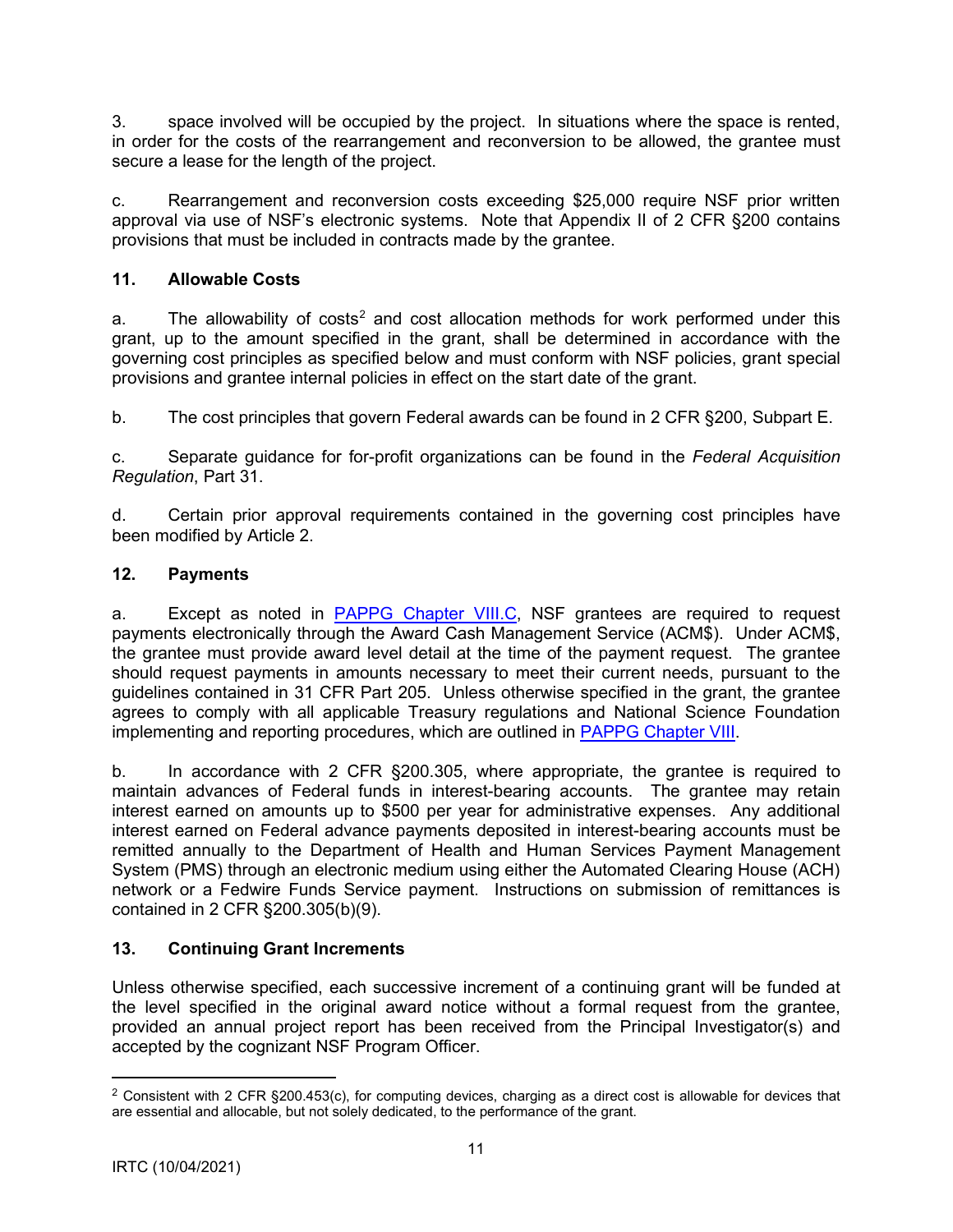<span id="page-11-0"></span>Continuing funding is contingent on (1) availability of funds; (2) satisfactory scientific/technical progress; and (3) any special conditions of the grant.

# **14. Project Reporting Requirements**

# a. Annual Project Reports

1. Submission Requirement. Annual project reports are required for both standard and continuing grants.[3](#page-11-1)

2. Content of Annual Project Reports. Unless otherwise specified in the grant, the Research Performance Progress Report (RPPR), as implemented by NSF in Research.gov, must be used for preparation of annual project reports to address progress in all activities of the project, including any activities intended to address the Broader Impacts criterion that are not intrinsic to the research. The grantee shall include subaward activities in annual project reports that are submitted to NSF.

3. Timing of Annual Project Reports. Unless otherwise specified in the grant, annual project reports should be submitted electronically no later than 90 days prior to the end of the current budget period to allow adequate time for the cognizant NSF Program Officer to review and approve the report. As reflected in the Project Report System, the report is considered due during the 90 day period. The report becomes overdue **the day after the 90-day period ends.** It should be noted that the final annual report serves as the project's final report and must be submitted in accordance with paragraph b below.

Failure to submit timely reports will delay NSF review and processing of pending proposals and processing of additional funding and administrative actions, including, but not limited to, no cost extensions for all identified PIs and co-PIs on a given grant. In the case of continuing grants, failure to submit timely reports may delay processing of funding increments.

b. Final Project Report

1. Submission Requirement. Unless otherwise specified in the grant, the final project report should be submitted electronically no later than 120 days following the end of the grant. As reflected in the Project Report System, the report is considered due during the 120-day period. The report becomes overdue **the day after the 120-day period ends**.

2. Content of Final Project Report. The RPPR, as implemented by NSF in Research.gov, also should be used for preparation of the final project report to address progress in all activities of the project, including any activities intended to address the Broader Impacts criterion that are not intrinsic to the research. The grantee shall include subaward activities in final project reports that are submitted to NSF. By submitting the final project report, the grantee is signifying that the scope of work for the project has been completed and the grantee does not anticipate that any further research activities (including a no-cost extension, supplemental funding, or transfer of the grant) need to be completed on the project. Submission of the final project report, however, does not preclude the grantee from requesting any further payments for costs incurred during the period of performance.

<span id="page-11-1"></span><sup>&</sup>lt;sup>3</sup> Submission of an "interim" report via Research.gov does not constitute compliance with the annual reporting requirement.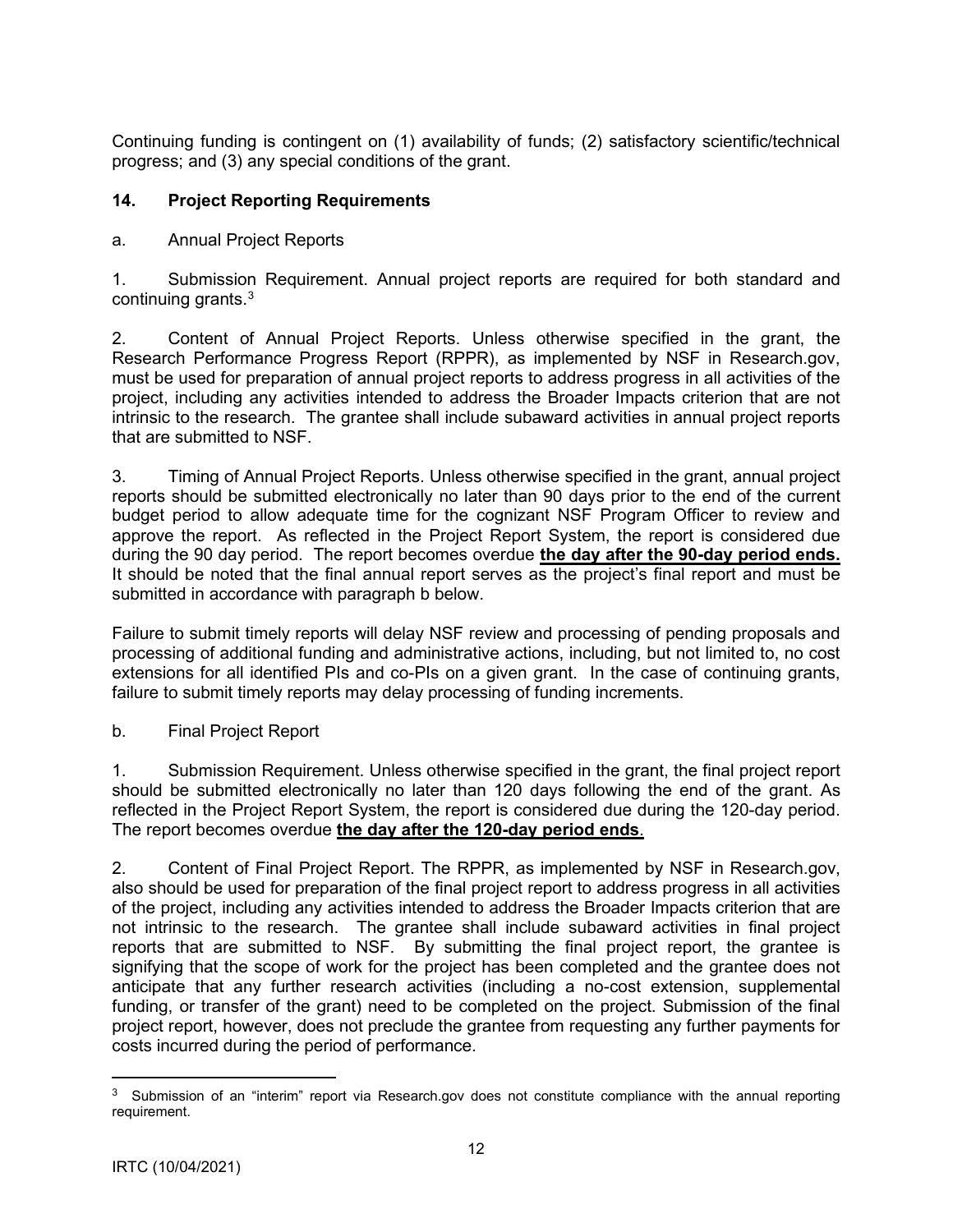<span id="page-12-0"></span>3. Additional Requirements. The grantee also shall provide to the cognizant NSF Program Officer, no later than 120 days following the end date of the grant, any unique reports or other items specified in the grant (e.g., special cost sharing reports), including any reporting requirements set forth in the applicable program solicitation referenced in the grant as being directly related to either the grant or the administration of the grant.

### c*.* Project Outcomes Report for the General Public

No later than 120 days following the end of the grant, a project outcomes report for the general public must be submitted electronically via Research.gov. This report serves as a brief summary, prepared specifically for the public, of the nature and outcomes of the project. This report will be posted electronically by NSF exactly as it is submitted. By submitting the project outcomes report, the grantee is signifying that the scope of work for the project has been completed and the grantee does not anticipate that any further research activities (including a no-cost extension, supplemental funding, or transfer of the grant) need to be completed on the project. Submission of the project outcomes report, however, does not preclude the grantee from requesting any further payments for costs incurred during the period of performance. For information about the content of the report, see [PAPPG Chapter VII.D.3.](https://www.nsf.gov/pubs/policydocs/pappg22_1/pappg_7.jsp#VIID3)

d. In accordance with 2 CFR §200.344(i), if the grantee does not submit all required reports within one year of the period of performance end date, NSF must report the grantee's material failure to comply with the terms and conditions of the award with the Office of Management and Budget (OMB)-designated integrity and performance system (currently Federal Awardee Performance and Integrity Information System (FAPIIS)). NSF may also pursue other enforcement actions per 2 CFR §200.339.

# **15. Expenditure Reports**

The grantee must submit final payment requests through ACM\$ no later than 120 days after the end date of the grant. This requirement applies to all current grants and funding amendments to existing NSF grants, as well as to all new NSF grants.

NSF uses the payment request entries in ACM\$ to collect the final financial data for awards paid through that system. No additional interim or final financial reporting is required.

For instructions regarding final disbursement reporting, see [PAPPG Chapter VIII.E.](https://www.nsf.gov/pubs/policydocs/pappg22_1/pappg_8.jsp#VIIIE)

# **16. Responsible and Ethical Conduct of Research**

In accordance with Section 7009 of the America Creating Opportunities to Meaningfully Promote Excellence in Technology, Education, and Science (COMPETES) Act (42 USC §1862o–1), NSF requires that the grantee must have a plan in place to provide appropriate training and oversight in the responsible and ethical conduct of research (RECR) to undergraduates, graduate students, and postdoctoral researchers who will be supported by NSF to conduct research. Training plans are subject to review, upon request.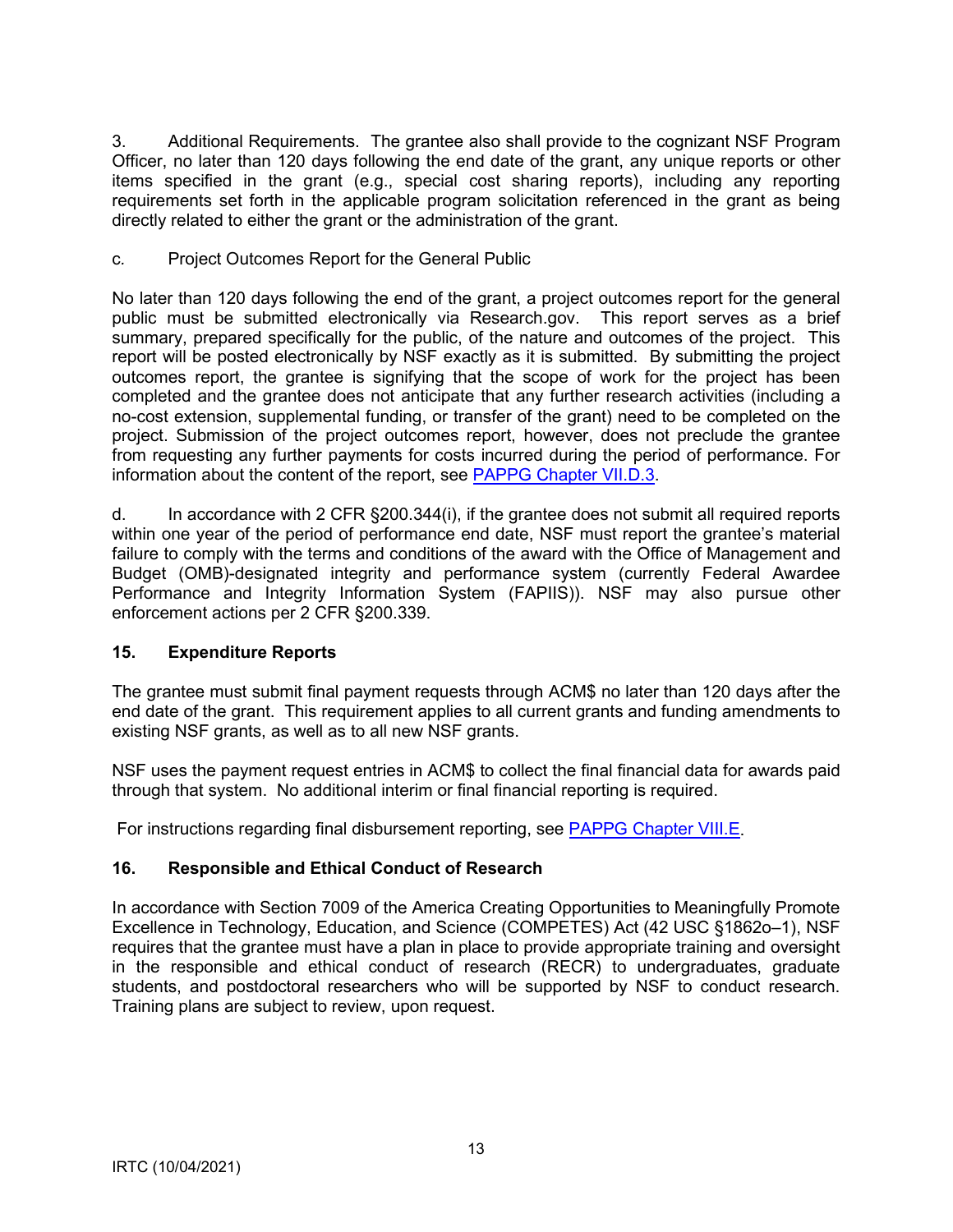<span id="page-13-0"></span>The grantee must designate one or more persons to oversee compliance with the RECR training requirement. The grantee is responsible for verifying that undergraduate students, graduate students, and postdoctoral researchers supported by NSF to conduct research have received training in the responsible and ethical conduct of research, in accordance with the plan the grantee has put in place for their organization.

The grantee shall ensure that these RECR requirements flow down to all subrecipients, or are otherwise appropriately addressed in the subaward.

## **17. Reporting Subawards and Executive Compensation**

**This award term was extracted verbatim from Appendix A to Part 170. For these purposes, the term "***you***" means the NSF grantee.**

a. Reporting of first-tier subawards

1. Applicability. Unless exempt as provided in paragraph d. of this award term, you must report each action that equals or exceeds \$30,000 in Federal funds for a subaward to a non-Federal entity or Federal agency (see definitions in paragraph e. of this award term).

2. Where and when to report

(i) The non-Federal entity or Federal agency must report each obligating action described in paragraph a.1. of this award term to [http://www.fsrs.gov.](http://www.fsrs.gov)

(ii) For subaward information, report no later than the end of the month following the month in which the obligation was made. (For example, if the obligation was made on November 7, 2010, the obligation must be reported by no later than December 31, 2010.)

3. What to report. You must report the information about each obligating action that the submission instructions posted at [http://www.fsrs.gov](http://www.fsrs.gov/) specify.

b. Reporting total compensation of recipient executives for non-Federal entities.

1. Applicability and what to report. You must report total compensation for each of your five most highly compensated executives for the preceding completed fiscal year, if:

i. the total Federal funding authorized to date under this Federal award equals or exceeds \$30,000 or more as defined in 2 CFR §170.320;

 $(ii)$  in the preceding fiscal year, you received—

(A) 80 percent or more of your annual gross revenues from Federal procurement contracts (and subcontracts) and Federal financial assistance subject to the Transparency Act, as defined at 2 CFR 170.320 (and subawards); and

(B) \$25,000,000 or more in annual gross revenues from Federal procurement contracts (and subcontracts) and Federal financial assistance subject to the Transparency Act, as defined at 2 CFR 170.320 (and subawards); and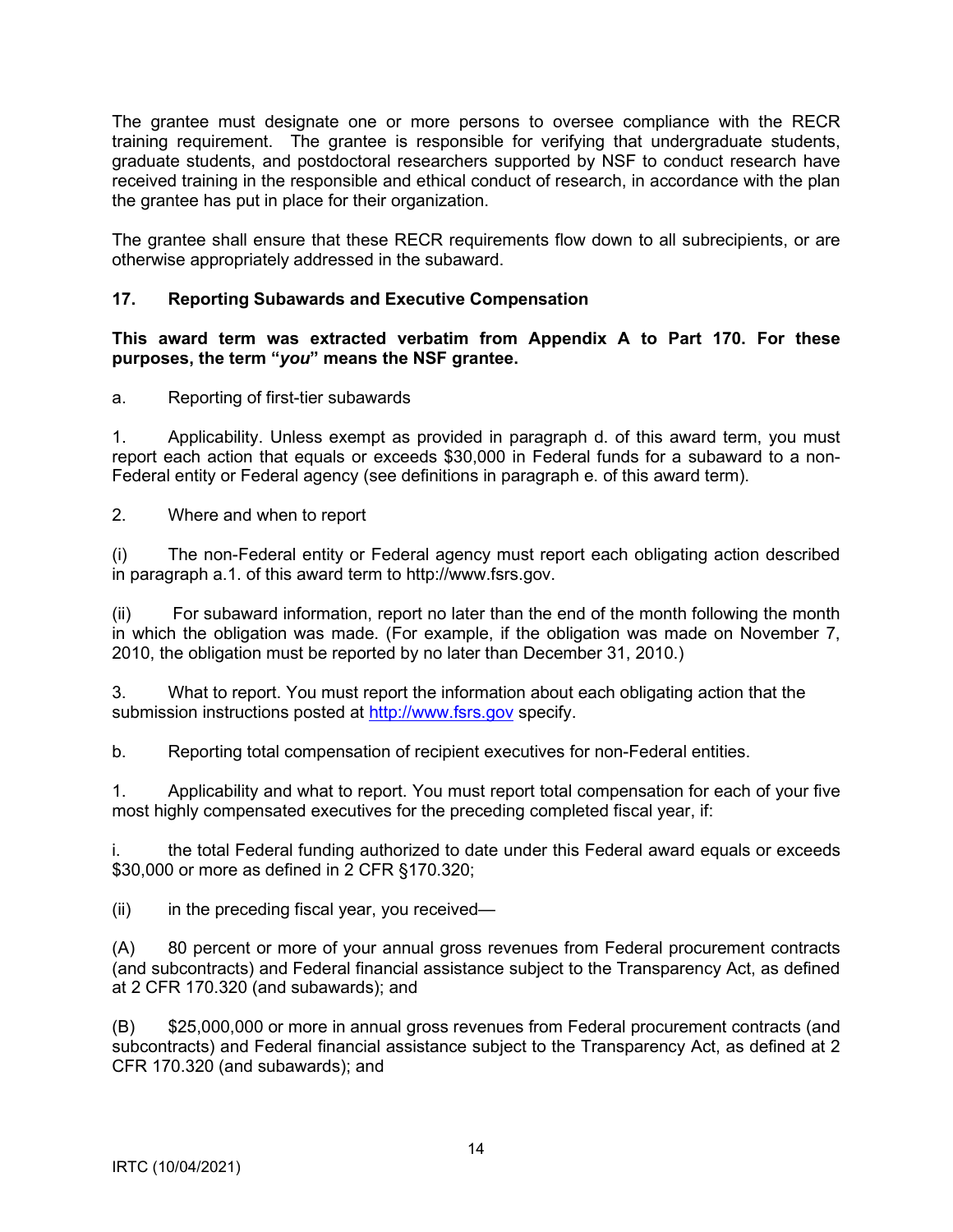(iii) The public does not have access to information about the compensation of the executives through periodic reports filed under section 13(a) or 15(d) of the Securities Exchange Act of 1934 (15 U.S.C. 78m(a), 78o(d)) or section 6104 of the Internal Revenue Code of 1986. (To determine if the public has access to the compensation information, see the U.S. Security and Exchange Commission total compensation filings at [http://www.sec.gov/answers/execomp.htm.\)](http://www.sec.gov/answers/execomp.htm)

2. Where and when to report. You must report executive total compensation described in paragraph b.1.of this award term:

(i) As part of your registration profile at [https://www.sam.gov.](https://www.sam.gov/)

(ii) By the end of the month following the month in which this award is made, and annually thereafter.

c. Reporting of Total Compensation of Subrecipient Executives

1. Applicability and what to report. Unless you are exempt as provided in paragraph d. of this award term, for each first-tier non-Federal entity subrecipient under this grant, the recipient shall report the names and total compensation of each of the subrecipient's five most highly compensated executives for the subrecipient's preceding completed fiscal year, if-

(i) in the subrecipient's preceding fiscal year, the subrecipient received—

(A) 80 percent or more of its annual gross revenues from Federal procurement contracts (and subcontracts) and Federal financial assistance subject to the Transparency Act, as defined at 2 CFR 170.320 (and subawards); and

(B) \$25,000,000 or more in annual gross revenues from Federal procurement contracts (and subcontracts), and Federal financial assistance subject to the Transparency Act (and subawards); and

(ii) The public does not have access to information about the compensation of the executives through periodic reports filed under section 13(a) or 15(d) of the Securities Exchange Act of 1934 (15 U.S.C. 78m(a), 78o(d)) or section 6104 of the Internal Revenue Code of 1986. (To determine if the public has access to the compensation information, see the U.S. Security and Exchange Commission total compensation filings at [http://www.sec.gov/answers/execomp.htm.](http://www.sec.gov/answers/execomp.htm))

2. Where and when to report. You must report subrecipient executive total compensation described in paragraph c.1.of this award term:

(i) To the recipient.

(ii) By the end of the month following the month during which you make the subaward. For example, if a subaward is obligated on any date during the month of October of a given year (i.e., between October 1 and 31), you must report any required compensation information of the subrecipient by November 30 of that year.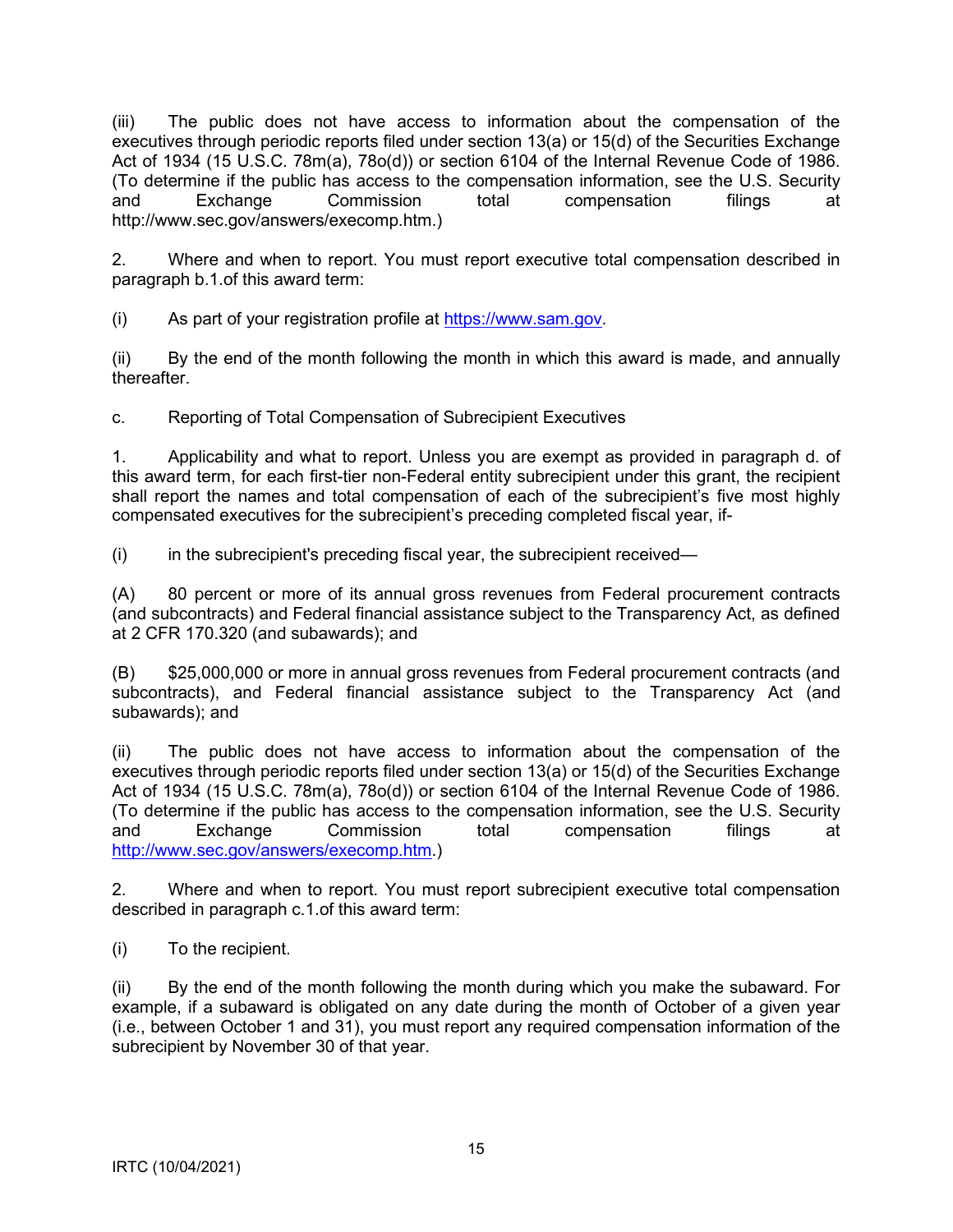d. Exemptions

If, in the previous tax year, you had gross income, from all sources, under \$300,000, you are exempt from the requirements to report:

(i) Subawards,

and

(ii) The total compensation of the five most highly compensated executives of any subrecipient.

e. Definitions. For purposes of this award term:

1. *Federal Agency* means a Federal agency as defined at 5 U.S.C. 551(1) and further clarified by 5 U.S.C. 552(f)

2. *Non-Federal entity* means all of the following, as defined in 2 CFR part 25:

(i) A Governmental organization, which is a State, local government, or Indian tribe;

(ii) A foreign public entity;

(iii) A domestic or foreign nonprofit organization; and,

(iv) A domestic or foreign for-profit organization.

3. *Executive* means officers, managing partners, or any other employees in management positions.

4. *Subaward*:

(i) This term means a legal instrument to provide support for the performance of any portion of the substantive project or program for which you received this award and that you as the recipient award to an eligible subrecipient.

(ii) The term does not include your procurement of property and services needed to carry out the project or program (for further explanation, see 2 CFR §200.330).

(iii) A subaward may be provided through any legal agreement, including an agreement that you or a subrecipient considers a contract.

5. *Subrecipient* means a non-Federal entity or Federal agency that:

(i) Receives a subaward from you (the recipient) under this award; and

(ii) Is accountable to you for the use of the Federal funds provided by the subaward.

6. *Total compensation* means the cash and noncash dollar value earned by the executive during the recipient's or subrecipient's preceding fiscal year and includes the following (for more information see 17 CFR 229.402(c)(2)).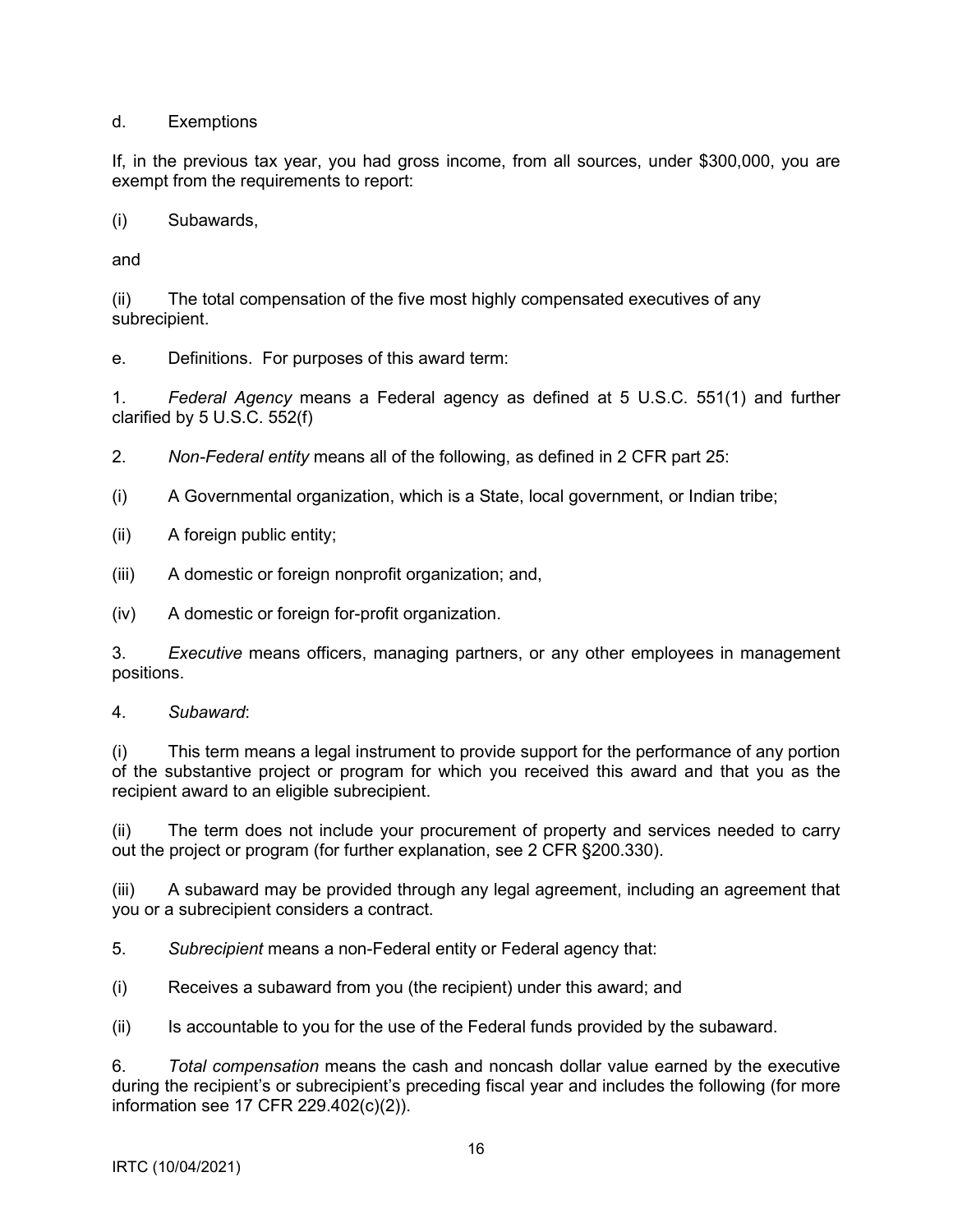## <span id="page-16-0"></span>**18. System for Award Management and Universal Identifier Requirements**

#### **This award term was extracted verbatim from Appendix A to Part 25. For these purposes, the term "***you***" means the NSF grantee.**

A. Requirement for System for Award Management

Unless you are exempted from this requirement under 2 CFR §25.110, you as the recipient must maintain current information in the SAM. This includes information on your immediate and highest level owner and subsidiaries, as well as on all of your predecessors that have been awarded a Federal contract or Federal financial assistance within the last three years, if applicable, until you submit the final financial report required under this Federal award or receive the final payment, whichever is later. This requires that you review and update the information at least annually after the initial registration, and more frequently if required by changes in your information or another Federal award term.

B. Requirement for Unique Entity Identifier

If you are authorized to make subawards under this Federal award, you:

1. Must notify potential subrecipients that no entity (see definition in paragraph C of this award term) may receive a subaward from you until the entity has provided its Unique Entity Identifier to you.

2. May not make a subaward to an entity unless the entity has provided its Unique Entity Identifier to you. Subrecipients are not required to obtain an active SAM registration but must obtain a Unique Entity Identifier.

C. Definitions

For purposes of this term:

1. *System for Award Management (SAM)* means the Federal repository into which a recipient must provide information required for the conduct of business as a recipient. Additional information about registration procedures may be found at the SAM Internet site (currently at *<https://www.sam.gov>*).

2*. Unique Entity Identifier* means the identifier assigned by SAM to uniquely identify business entities.

3*. Entity* includes non-Federal entities as defined at 2 CFR §200.1 and also includes all of the following, for purposes of this part:

- a. A foreign organization;
- b. A foreign public entity;
- c. A domestic or foreign for-profit organization; and
- d. A Federal agency.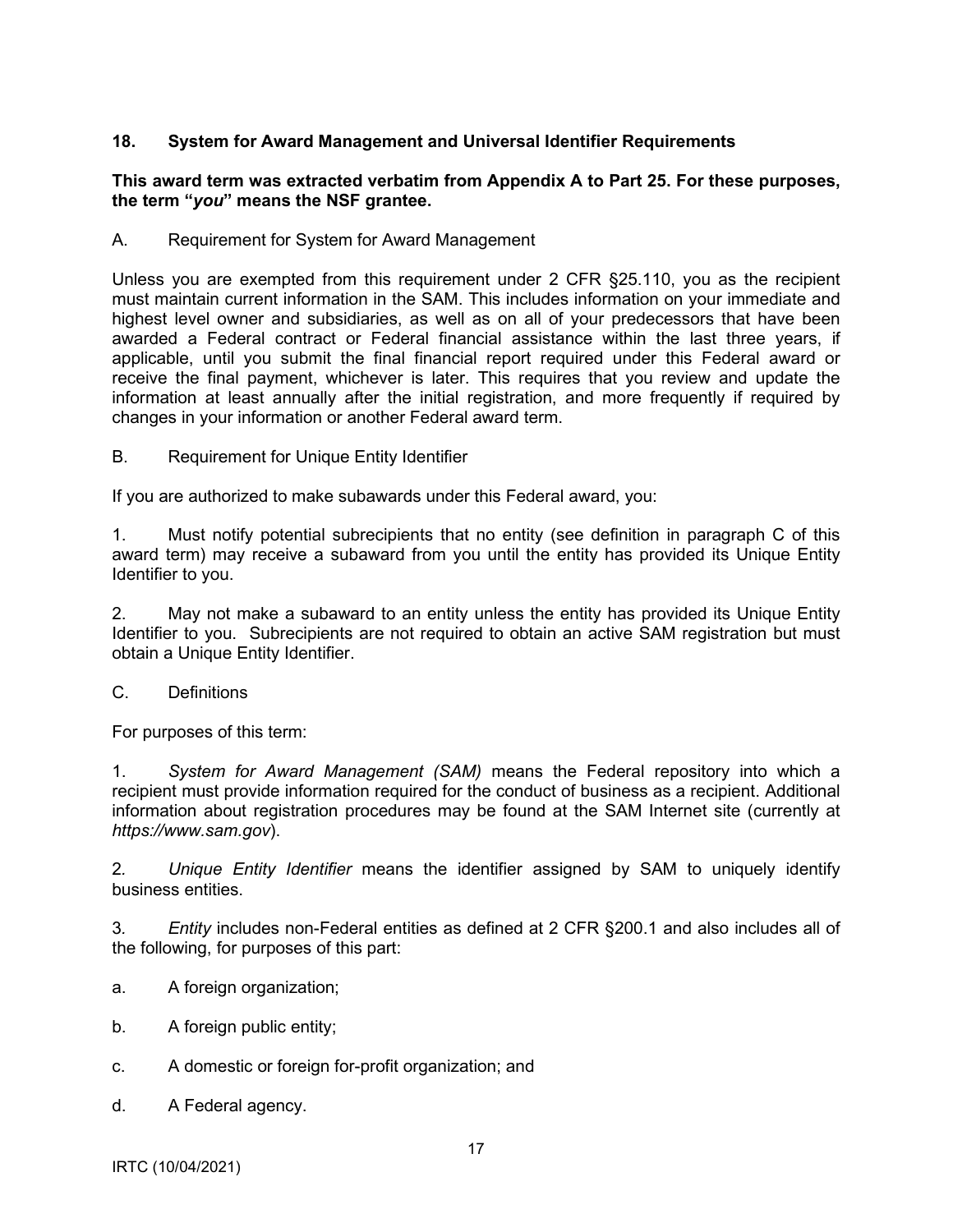- <span id="page-17-0"></span>4. *Subaward* has the meaning given in 2 CFR §200.1.
- 5. *Subrecipient* has the meaning given in 2 CFR §200.1.

### **19. Information Collection**

Information collection activities performed under this grant are the responsibility of the grantee, and NSF support of the project does not constitute NSF approval of the survey design, questionnaire content, or information collection procedures. The grantee shall not represent to respondents that such information is being collected for or in association with the National Science Foundation or any other U.S. Government agency without the specific written approval of such information collection plan or device by NSF. This requirement, however, is not intended to preclude mention of NSF support of the project in response to an inquiry or acknowledgment of such support in any publication of this information.

### **20. Copyrighted Material**

a. Definition

*Subject writing* means any material that:

- 1. is or may be copyrighted under [Title 17 of the USC;](http://www.copyright.gov/title17/) and
- 2. is produced by the grantee or its employees in the performance of work under this grant.

Subject writings include such items as reports, books, journal articles, software, databases, sound recordings, videotapes, and videodiscs.

b. Copyright Ownership, U.S. Government License

Except as otherwise specified in the grant or by this paragraph, the grantee may own or permit others to own copyright in all subject writings. The grantee agrees that if it or anyone else does own copyright in a subject writing, the U.S. government will have a nonexclusive, nontransferable, irrevocable, royalty-free license to exercise or have exercised for or on behalf of the U.S. throughout the world all the exclusive rights provided by copyright. Such license, however, will not include the right to sell copies or phonorecords of the copyrighted works to the public.

c. Grants Affected by International Agreements

If the grant indicates it is subject to an identified international agreement or treaty, NSF can direct the grantee to convey to any foreign participant or otherwise dispose of such rights to subject writings as are required to comply with that agreement or treaty.

d. Grantee Action to Protect U.S. Government Interests

The grantee agrees to acquire, through written agreement or an employment relationship, the ability to comply with the requirements of the preceding paragraphs and, in particular, to acquire the ability to convey rights in a subject writing to a foreign participant if directed by NSF under the previous paragraph. The grantee further agrees that any transfer of copyright or any other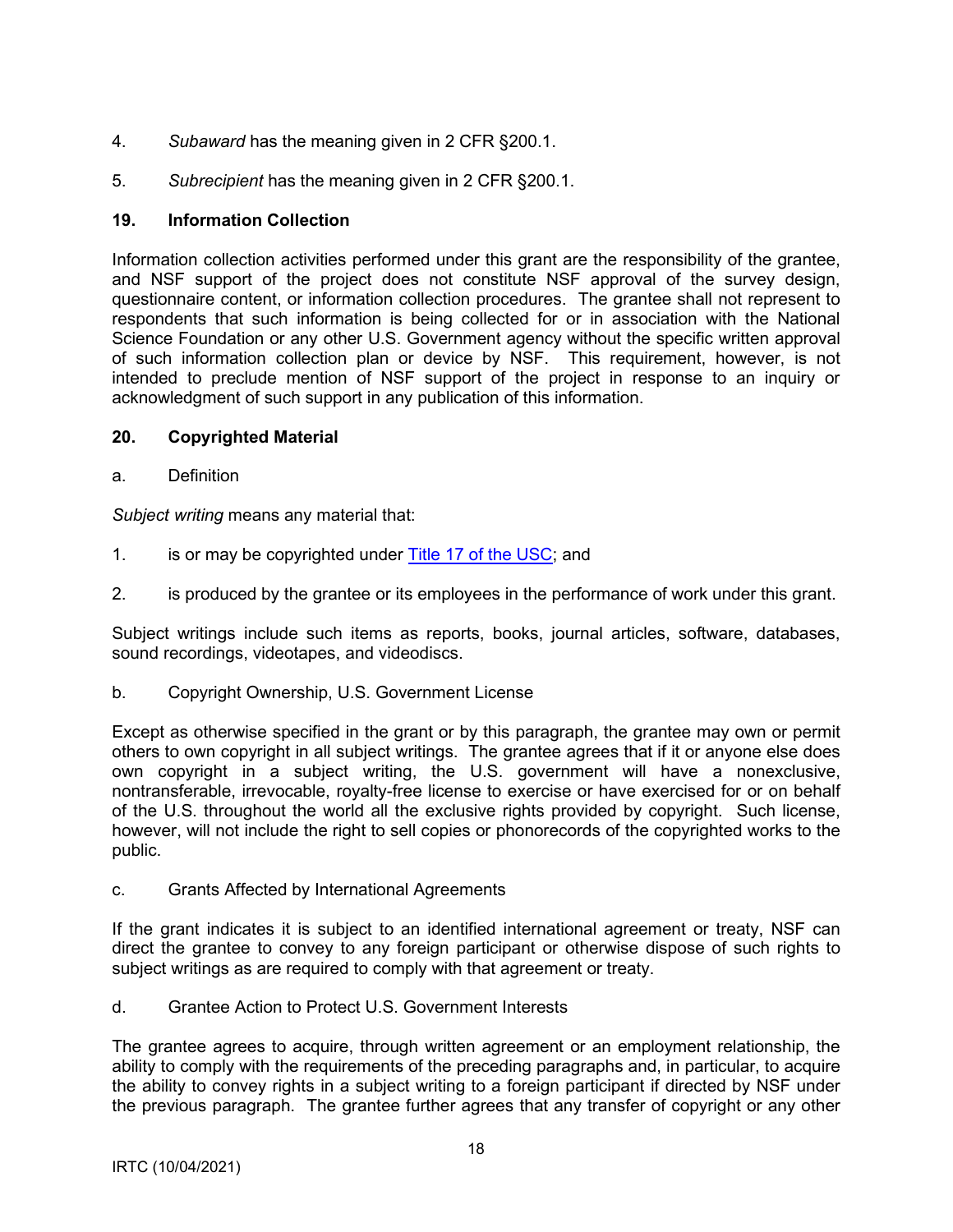<span id="page-18-0"></span>rights to a subject writing, by it or anyone whom it has allowed to own such rights, will be made subject to the requirements of this article.

## **21. Public Access to Copyrighted Material**

NSF's policy on public access to copyrighted material [\(Public Access Policy\)](http://www.nsf.gov/news/special_reports/public_access/) reflects the Foundation's commitment to making certain that, to the extent possible, the American public, industry and the scientific community have access to the results of federally funded scientific research. Pursuant to this policy, the grantee must ensure that all articles in peer-reviewed scholarly journals and papers in juried conference proceedings:

- are deposited in a public access compliant repository (as identified in the Public Access Policy);
- are available for download, reading and analysis within 12 months of publication;
- possess a minimum set of machine-readable metadata elements as described in the Public Access Policy;
- are reported in annual and final reports with a persistent identifier.

Either the final printed version or the final peer-reviewed manuscript is acceptable for deposit.

#### **22. Program Income**

#### a. Definition

The following provisions implement applicable portions of 2 CFR §200.307. *Program income* means gross income earned by the grantee that is directly generated by a supported activity or earned as a result of the grant during the period of performance.

Except as otherwise provided in Federal statutes, regulations, or the terms and conditions of the grant, program income does not include rebates, credits, discounts, and interest earned on any of them. Note that registration fees collected under NSF-supported conferences are considered program income.

b. NSF Policy

#### 1. Standard Treatment

Unless otherwise specified in the grant, program income received or accruing to the grantee during the period of the grant is to be retained by the grantee, added to the funds committed to the project by NSF, and thus used to further project objectives. The grantee has no obligation to NSF with respect to program income received beyond the period of the grant. The grantee also shall have no obligation to NSF with respect to program income earned from license fees and royalties for copyrighted material, patents, patent applications, trademarks, and inventions produced under an award (see [PAPPG Chapter VIII.D.4\)](https://www.nsf.gov/pubs/policydocs/pappg22_1/pappg_8.jsp#VIIID4). However, Patent and Trademark Amendments (35 USC §18) shall apply to inventions made under a grant.

Efforts should be made to avoid having unexpended program income remaining at the end date of the grant. Program income earned during the project period should be expended prior to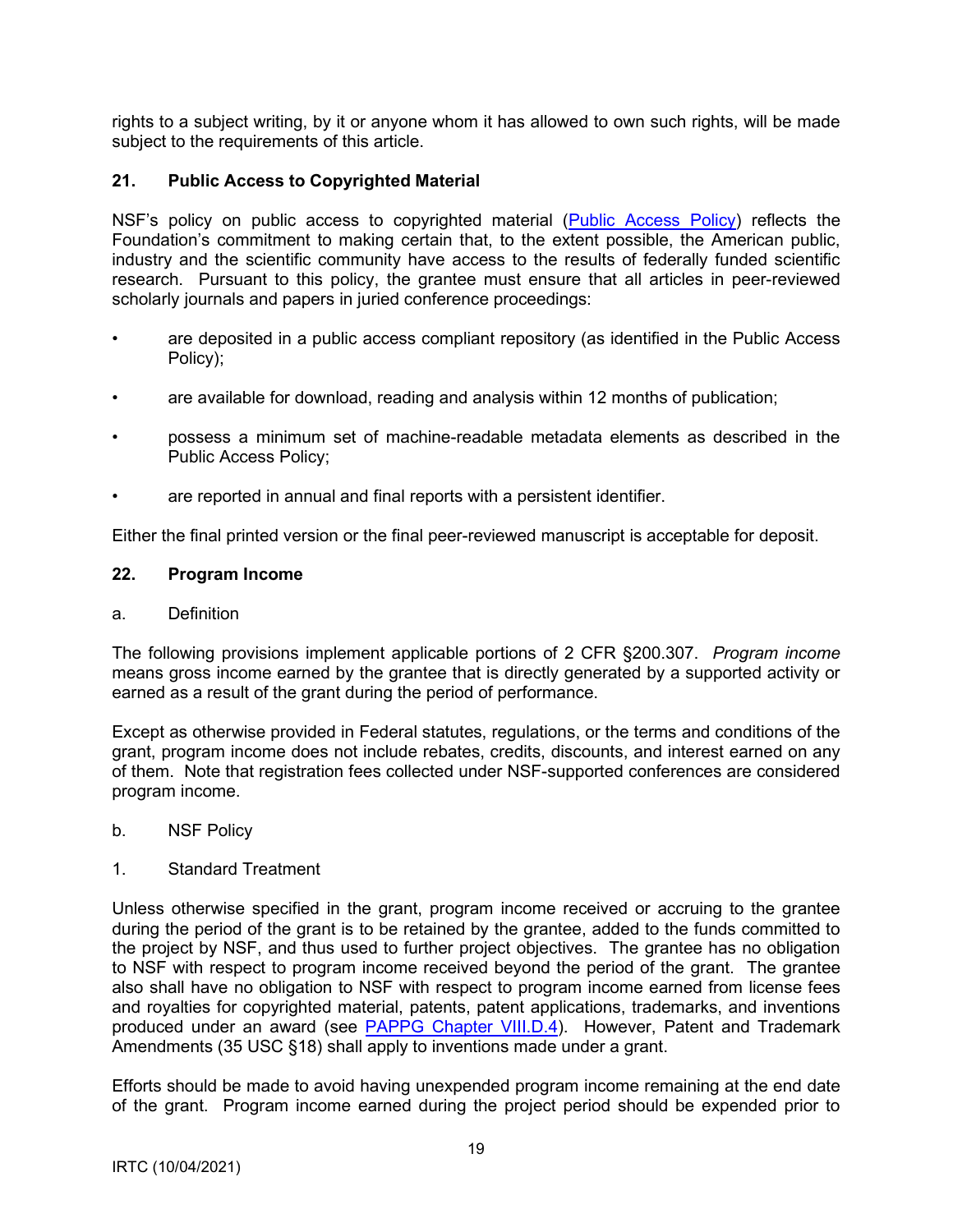requesting reimbursement against the grant. In the event a grantee has unexpended program income remaining at the end of the grant, it must be remitted to NSF by crediting costs otherwise chargeable against the grant. If it is not possible to record the credit via ACM\$, the excess program income must be remitted to NSF electronically or by check payable to the National Science Foundation.

### 2. Special Treatment

In exceptional circumstances, NSF may approve use of a special grant provision to restrict or eliminate a grantee's control of income earned through NSF-supported activities if it determines that this would best serve the purposes of a particular program or grant. The special provisions may require treatment of the program income via use of the deductive method, the Federal share of program income be kept in a separate account or reported on and/or remitted for such periods as may be reasonable under the circumstances.

If, in accordance with the grant terms and conditions program income is designated for deductive treatment, it must be remitted to NSF by crediting costs otherwise chargeable against the grant. Program Income in excess of the grant will be remitted to NSF electronically or by check payable to the National Science Foundation.

### c. Records Retention

The grantee is required to retain appropriate financial and other records relating to program income earned during the grant period of performance and for three years beyond the date of submission of the final financial disbursements in ACM\$. For instructions regarding final disbursement reporting, see [PAPPG Chapter VIII.E.](https://www.nsf.gov/pubs/policydocs/pappg22_1/pappg_8.jsp#VIIIE)

### d. Reporting Requirements

On an annual basis, the grantee is required to submit a Program Income Reporting Worksheet to NSF in order to report program income earned and expended for any of their grants or to validate that they did not earn and expend program income for any of their grants during the applicable period. The Program Income Reporting Worksheet utilizes the standard OMBapproved Government-wide data elements from the Program Income section of the Federal Financial Report (SF 425) and is due 45 days after the end of the Federal Fiscal Year. The Program Income Reporting Worksheet and related instructions are available through Research.gov [\(http://research.gov/programincome\)](http://research.gov/programincome).

Failure to report program income or to validate that no program income was earned/expended could result in suspension of future grant payments.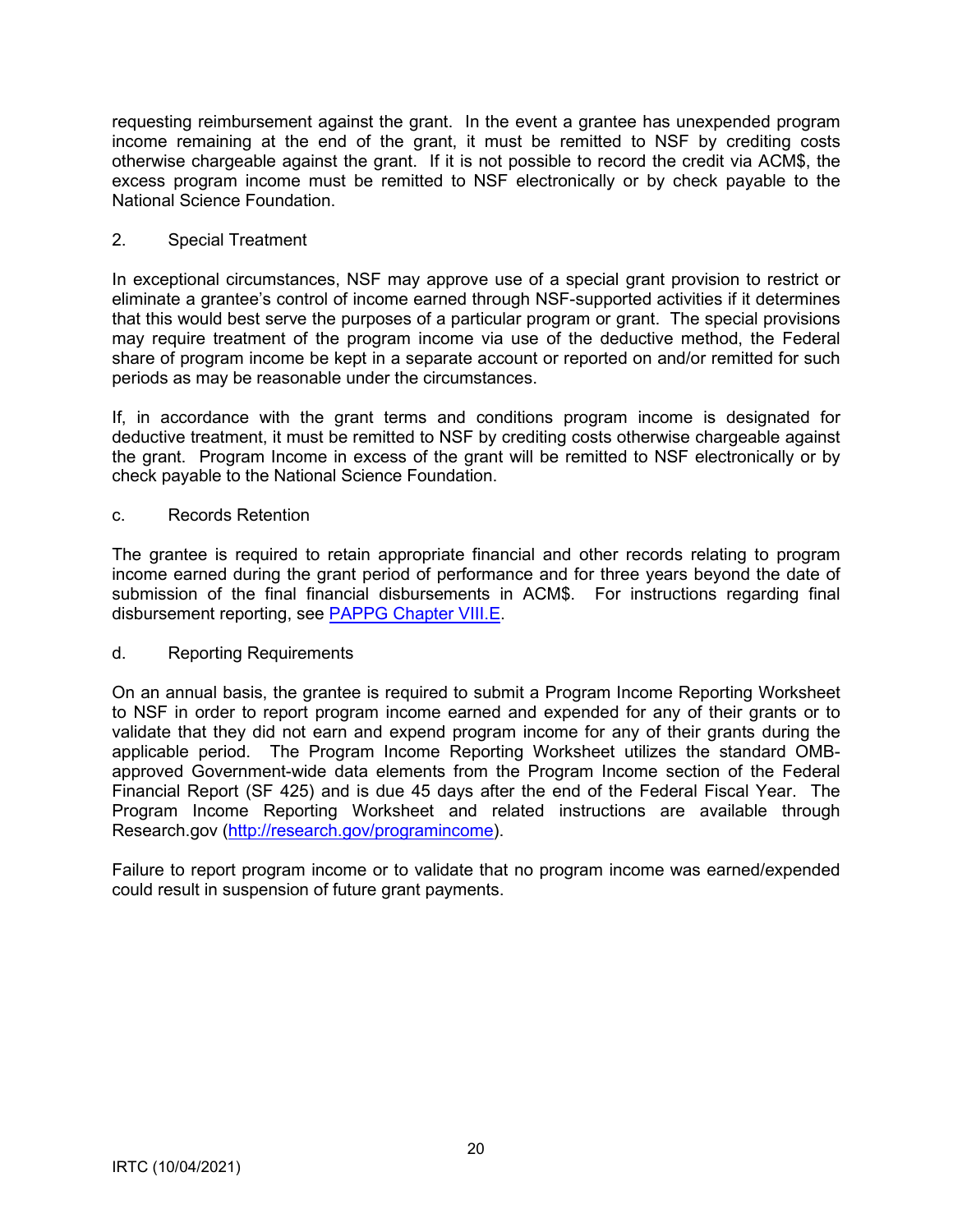### <span id="page-20-0"></span>**23. Publications**

## a*.* Acknowledgment of Support

The grantee is responsible for assuring that an acknowledgment of NSF support:

1. is made in any publication (including World Wide Web sites) of any material based on or developed under this project, in the following terms:

"This material is based upon work supported by the National Science Foundation under Grant No. (NSF grant number)."

2. is orally acknowledged during all news media interviews, including popular media such as radio, television, and news magazines.

b. News Releases

The grantee is strongly encouraged to consult with and notify the cognizant NSF Program Officer or his/her designee prior to issuing news releases concerning NSF-supported activities.

c. Disclaimer

The grantee is responsible for assuring that every publication of material (including World Wide Web pages) based on or developed under this grant, except scientific articles or papers appearing in scientific, technical, or professional journals, contains the following disclaimer:

"Any opinions, findings, and conclusions or recommendations expressed in this material are those of the author(s) and do not necessarily reflect the views of the National Science Foundation."

d. Copies for NSF

The grantee is responsible for assuring that the cognizant NSF Program Officer is provided access to, either electronically or in paper form, a copy of every publication of material based on or developed under this grant, clearly labeled with the grant number and other appropriate identifying information, promptly after publication.

### **24. Intangible Property**

Unless otherwise specified in the award notice, if this grant is for experimental, developmental, or research work, the clause found in PAPPG [Chapter XI.D.1](https://www.nsf.gov/pubs/policydocs/pappg22_1/pappg_11.jsp#XID1) (implementing the Bayh-Dole Act, [35 USC §200 et seq.]) applies. The grantee will include that clause in all subawards for experimental, developmental, or research activities.

# **25. Cost Sharing or Matching**

### a. General

1. The grantee must cost share in accordance with any amount specified on Line M of the grant budget. Cost sharing participation in other projects may not be counted towards meeting the specific cost sharing requirements of the grant and must come from non-Federal sources.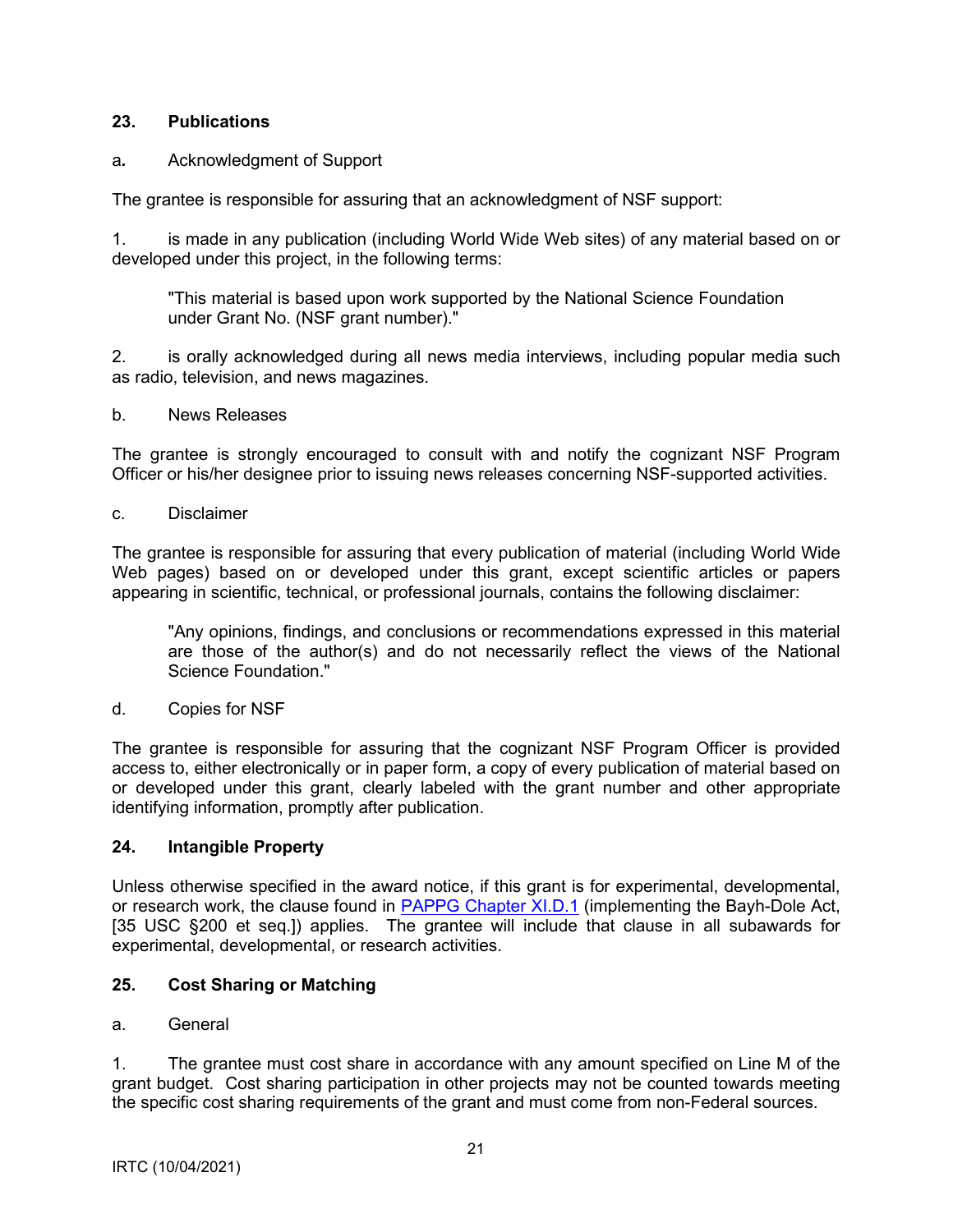<span id="page-21-0"></span>2. Should the grantee become aware that it may be unable to provide the cost sharing of at least the amount identified on Line M of the NSF grant budget, it must: a) immediately provide written notification to the cognizant NSF Grants and Agreements Officer of the situation; and b) indicate steps it plans to take to secure replacement cost sharing; or c) indicate the plans it has to either continue or phase out the project in the absence of the approved level of cost sharing.

3. Should NSF agree to the organization's proposed plans, the cognizant NSF Grants and Agreements Officer will modify the grant accordingly, including, if appropriate, reducing the amount of NSF support. Should the organization's plans be unacceptable to NSF, the grant may be subject to termination. NSF modifications to proposed cost sharing revisions are made on a case-by-case basis.

4. Failure by the organization to notify NSF, in accordance with paragraph 2. above, may result in the disallowance of some or all of the costs charged to the grant; the subsequent recovery by NSF of some or all of the NSF funds provided under the grant; possible termination of the grant; and may constitute a violation of the terms of the grant so serious as to provide grounds for subsequent suspension or debarment.

## b. Cost Sharing Records

The grantee must maintain records of all project costs that are claimed by the grantee as cost sharing as well as records of costs to be paid by the Government. Such records are subject to audit. Acceptable forms of cost sharing contributions are those that meet the criteria identified in 2 CFR §200.306. Unless otherwise specified in the grant, approval is given to include unrecovered indirect costs as part of cost sharing or matching contributions. If the grantee's cost participation includes in-kind contributions, the basis for determining the valuation for volunteer services and donated property must be documented.

### c. Cost Sharing Reports

The amount of mandatory cost sharing must be documented (on an annual and final basis), certified by the Authorized Organizational Representative, and reported to the cognizant NSF Program Officer via use of NSF's electronic systems. Such notifications must be submitted no later than 90 days prior to the end of the current budget period to meet the annual notification requirement, and no later than 120 days following the end date of the grant to meet the final notification requirement. The cost share notification is considered due during the 90- or 120-day period respectively. The notification becomes overdue **the day after the respective 90- or 120-day period ends.** 

### **26. Audit and Records**

a. Financial records, supporting documents, statistical records, and other records pertinent to this grant must be retained by the grantee for a period of three years from submission of the Final Project Report specified in Article 14b.

1. Records that relate to audits, appeals, litigation, or the settlement of claims arising out of the performance of the project must be retained until final disposition of such audits, appeals, litigation, or claims has been reached.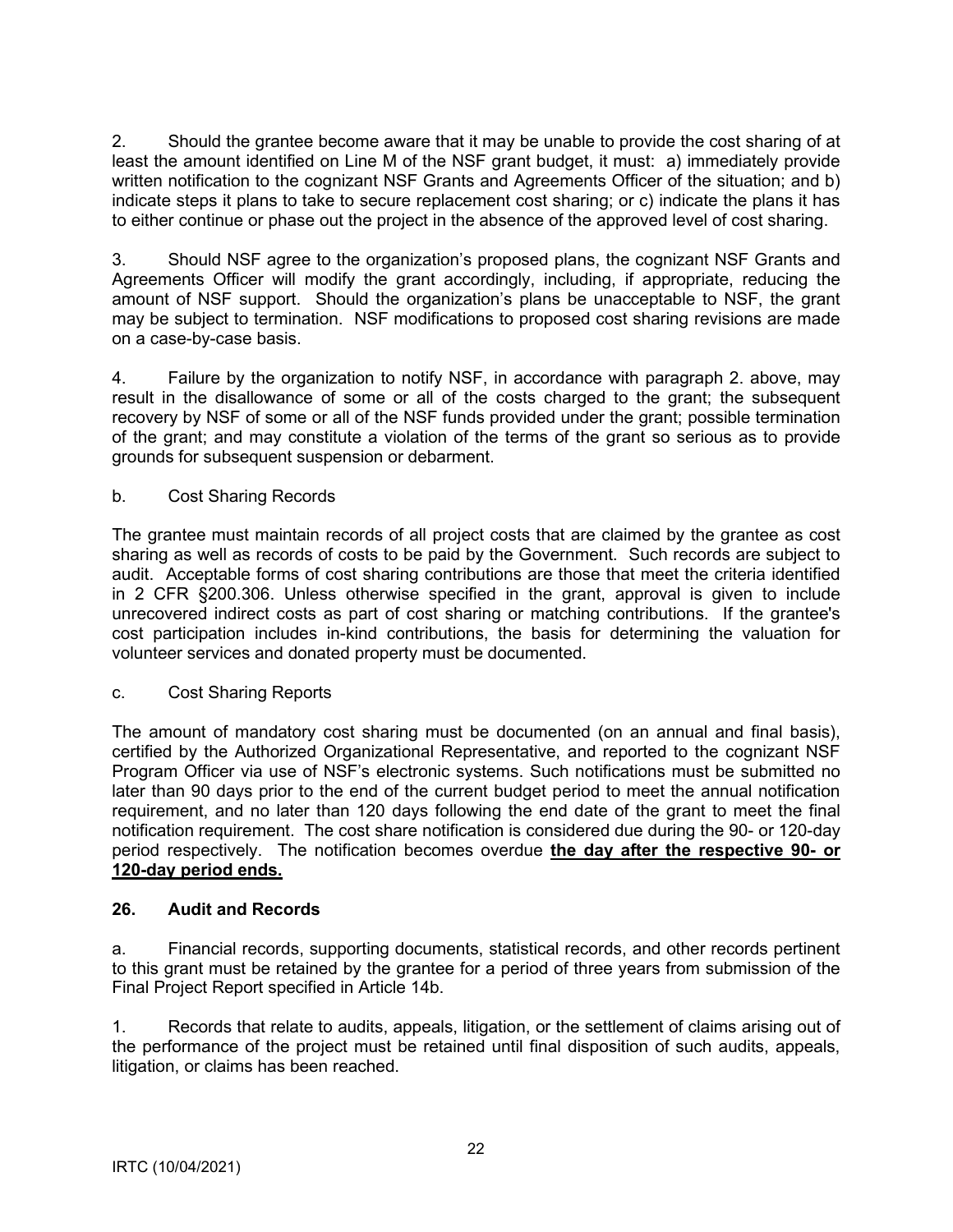<span id="page-22-0"></span>2. Records relating to projects subject to special project income provisions must be retained until three years from the end of the grantee's fiscal year in which the grant requirement for reporting income expires.

b. Unless court action or audit proceedings have been initiated, the grantee may substitute electronic copies of original records.

c. The Director of the National Science Foundation and the Comptroller General of the U.S., or any of their duly authorized representatives, shall have access to any pertinent books, documents, papers, and records of the grantee and of the performing organization, if different, to make audits, examinations, excerpts, and transcripts. Further, any negotiated contract in excess of the simplified acquisition threshold (currently \$250,000) made by the grantee shall include a provision to the effect that the grantee, the Director of the National Science Foundation, the Comptroller General of the U.S., or any of their duly authorized representatives shall have access to pertinent records for similar purposes.

d. In order to avoid duplicate record keeping, NSF may make special arrangements with the grantee to retain any records that are needed for joint use. NSF may request transfer to its custody of records not needed by the grantee when it determines that the records possess longterm retention value. When the records are transferred to or maintained by NSF the three-year retention requirement is not applicable to the grantee. In the rare event that this provision is exercised, NSF will negotiate a mutually agreeable arrangement with the grantee regarding reimbursement of costs.

# **27. Site Visits**

NSF, through authorized representatives, has the right, at all reasonable times, to make site visits to review project accomplishments and management control systems and to provide such technical assistance as may be required. If any site visit is made by NSF on the premises of the grantee or a subrecipient under a grant, the grantee shall provide and shall require its subrecipients to provide all reasonable facilities and assistance for the safety and convenience of the U.S. Government representatives in the performance of their duties. All site visits and evaluations shall be performed in such a manner that will not unduly delay the work.

### **28. Termination and Enforcement**

a. Any suspension or termination action taken by NSF must be issued by a cognizant NSF Grants and Agreements Officer and will be in accordance with this article, 2 CFR §200.340, and [PAPPG Chapter XII.A.](https://www.nsf.gov/pubs/policydocs/pappg22_1/pappg_12.jsp#XIIA)

b. The grant may be suspended or terminated in whole or in part in any of the following situations:

1. By NSF, if the grantee fails to comply with the terms and conditions of a Federal grant;

2. By NSF, to the greatest extent authorized by law, if a grant no longer effectuates the program goals or agency priorities;

3. By NSF, with the consent of the grantee, in which case the two parties must agree upon the termination conditions, including the effective date and, in the case of partial termination, the portion to be terminated.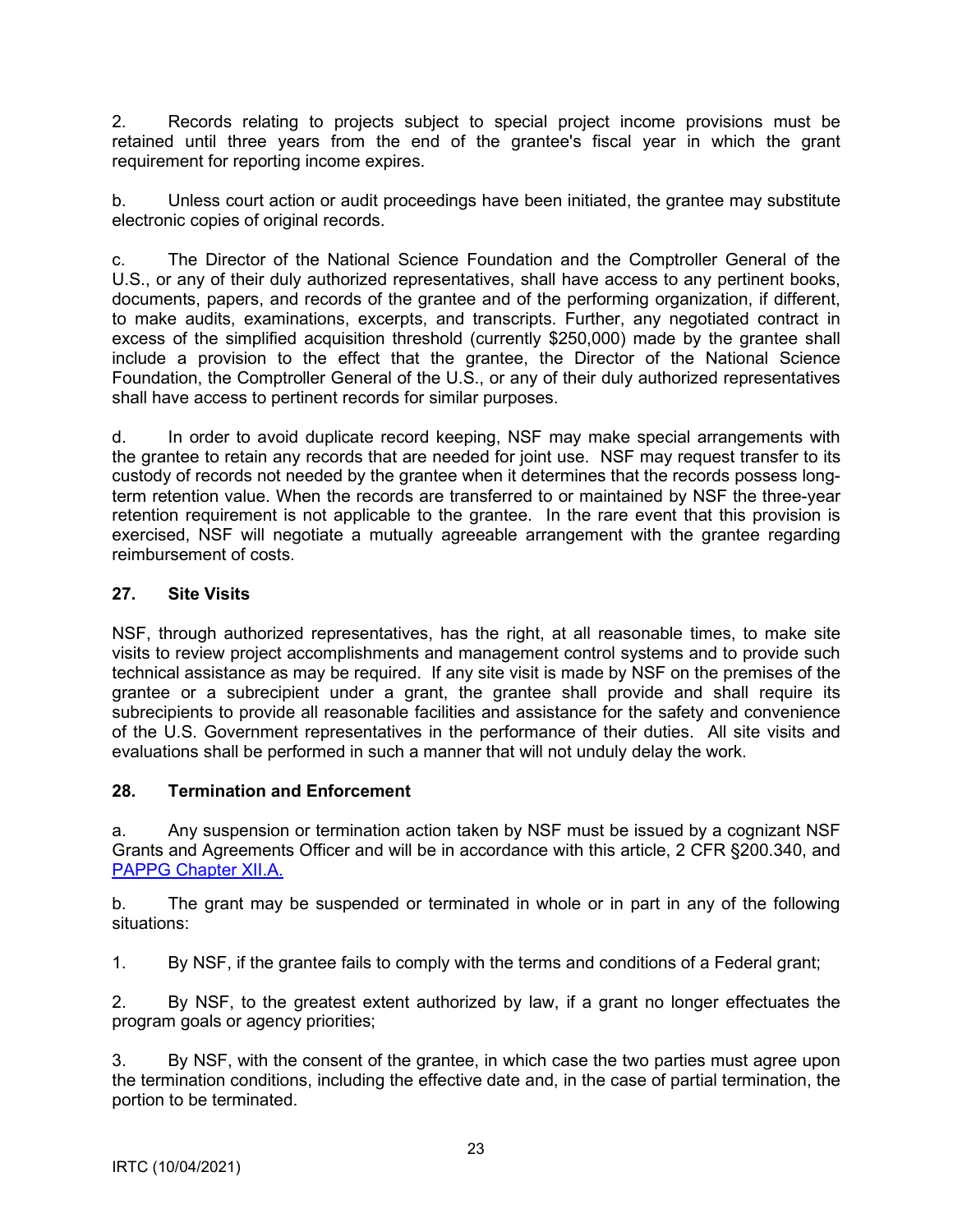<span id="page-23-0"></span>4. By the grantee upon sending to NSF written notification setting forth the reasons for such termination, the effective date, and, in the case of partial termination, the portion to be terminated. However, if NSF determines in the case of partial termination that the reduced or modified portion of the NSF grant will not accomplish the purposes for which the NSF grant was made, NSF may terminate the Federal grant in its entirety;

5. By NSF, pursuant to termination provisions included in the NSF grant; or

6. By NSF, when ordered by the Deputy Director under NSF's Regulation on Research Misconduct [45 CFR Part 689].

c. Normally, action by NSF to suspend or terminate a grant will be taken only after the grantee has been informed by NSF of any deficiency on its part and given an opportunity to correct it. NSF, however, may immediately suspend or terminate the grant without notice when it believes such action is reasonable to protect the interests of the Government.

d. No costs incurred during a suspension period or after the effective date of a termination will be allowable, except those costs which, in the opinion of NSF, the grantee could not reasonably avoid or eliminate, or which were otherwise authorized by the suspension or termination notice, provided such costs would otherwise be allowable under the terms of the grant and the governing cost principles.

e. Within 30 days of the termination date, the grantee will furnish a summary of progress under the grant and an itemized accounting of costs incurred prior to the termination date or pursuant to d, above. Final allowable costs under a termination settlement shall be in accordance with the terms of the grant, including this article, and the governing cost principles, giving due consideration to the progress under the grant. In no event will the total of NSF payments under a terminated grant exceed the grant amount, or the NSF pro rata share of the total project costs when cost sharing was anticipated, whichever is less.

f. When an NSF grant is terminated or partially terminated, both NSF and the grantee remain responsible for compliance with the requirements in 2 CFR §§200.344 and 200.345.

g. A notice of termination other than by mutual agreement and/or the final settlement amount may be subject to review pursuant to Article 29.

h. NSF will report grant terminations to the OMB-designated integrity and performance system in accordance with Federal regulation, but only after the grantee has had an opportunity to exhaust the review procedures contained in [PAPPG Chapter XII.B.](https://www.nsf.gov/pubs/policydocs/pappg22_1/pappg_12.jsp#XIIB) See also Article 14.d for additional information on FAPIIS.

### **29. Termination Review Procedure**

a. A request for review of a notice of termination or settlement should be addressed to the Division Director, Division of Grants and Agreements, National Science Foundation, 2415 Eisenhower Avenue, Alexandria, VA, 22314. It must be postmarked no later than 30 days after the date of the letter notifying the grantee of the termination or settlement.

b. The request for review must contain a full statement of the grantee's position with respect to the disputed matter and the facts and rationale that support the grantee's position.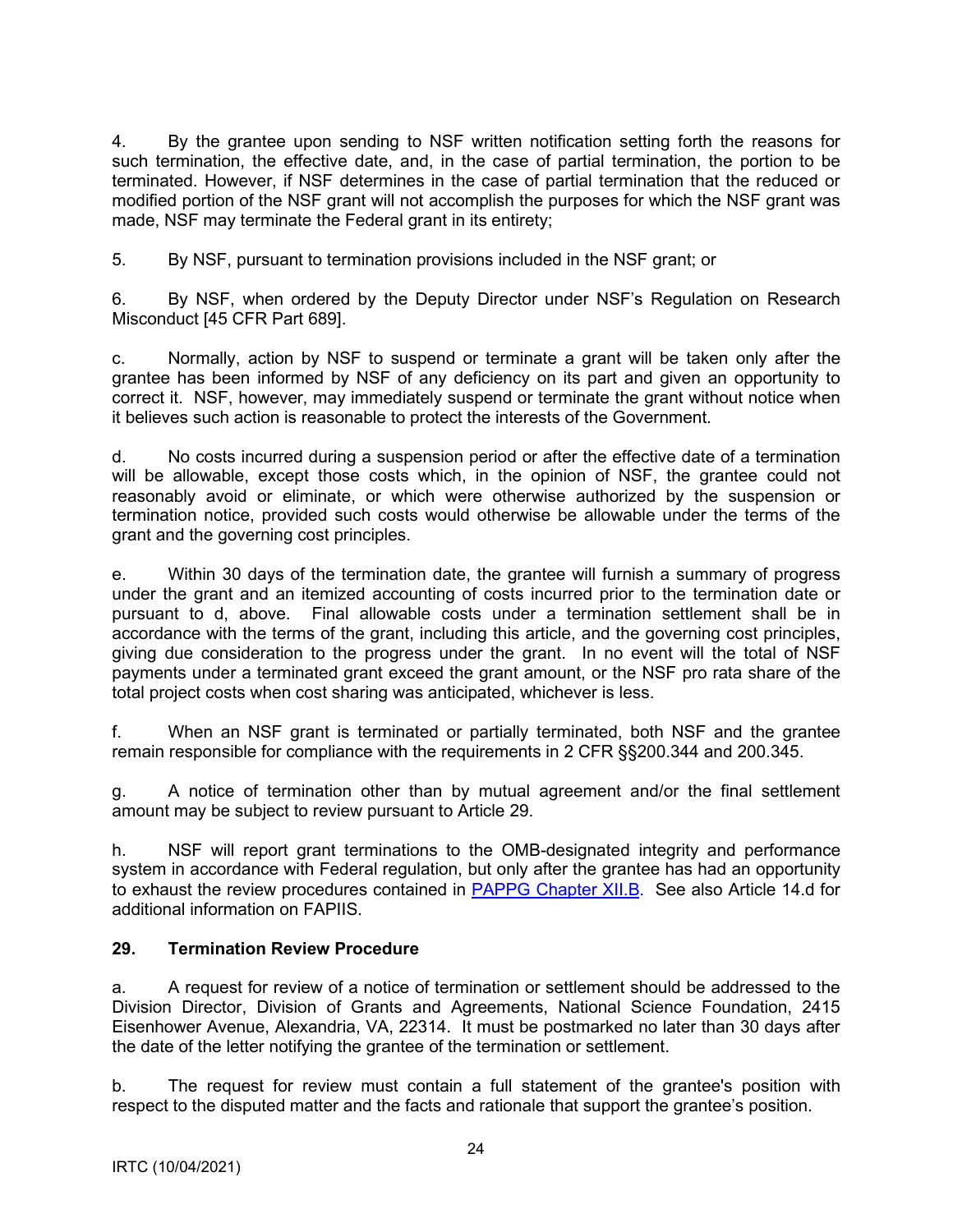<span id="page-24-0"></span>c. Review of a notice of termination or settlement will be conducted in accordance with [PAPPG Chapter XII.B.3.](https://www.nsf.gov/pubs/policydocs/pappg22_1/pappg_12.jsp#XIIB)

d. Pending resolution of the request for review, the notice of termination shall remain in effect.

### **30. Human Research Subjects**

The grantee is responsible for the protection of the rights and welfare of any human subjects involved in research, development, and related activities supported by this grant. The grantee agrees to comply with the NSF regulation, entitled, "*Protection of Human Subjects* [45 CFR Part 690]."

## **31. Life Sciences Dual Use Research of Concern (DURC)**

This Article applies to all research, for which NSF grant funds may be used, that potentially falls within the scope of the *[US Government Policy for Institutional Oversight of Life Sciences Dual](http://www.phe.gov/s3/dualuse/Pages/default.aspx)  [Use Research of Concern](http://www.phe.gov/s3/dualuse/Pages/default.aspx)*, hereafter referred to as the "Policy". See also [PAPPG Chapter](https://www.nsf.gov/pubs/policydocs/pappg22_1/pappg_11.jsp#XIB5)  [XI.B.5.](https://www.nsf.gov/pubs/policydocs/pappg22_1/pappg_11.jsp#XIB5)

The grantee is responsible for monitoring the research progress and for implementation of all appropriate biosafety and biosecurity risk mitigation measures including compliance with all applicable laws and regulations related to that implementation, including the Policy specified above. (See also <https://osp.od.nih.gov/?s=Dual+Use+Research+of+Concern> for Frequently Asked Questions, case studies, and other educational materials on DURC.)

### **32. Investigator Financial Disclosure Policy**

If the grantee employs more than 50 persons, the grantee must maintain an appropriate written and enforced policy on conflict of interest consistent with the provisions of [PAPPG Chapter IX.A.](https://www.nsf.gov/pubs/policydocs/pappg22_1/pappg_9.jsp#IXA)

### **33. Animal Welfare**

Grants involving the care or use of vertebrate animals shall comply will all applicable laws in the foreign country where the activities will be conducted and the [International Guiding Principles for](http://grants.nih.gov/grants/olaw/Guiding_Principles_2012.pdf)  [Biomedical Research Involving Animals](http://grants.nih.gov/grants/olaw/Guiding_Principles_2012.pdf) will be followed.

### **34. Trafficking in Persons**

Grantees shall comply with the Trafficking Victims Protection Act of 2000 (22 USC §7104(g)) as implemented by [2 CFR §175.](http://www.ecfr.gov/cgi-bin/text-idx?tpl=/ecfrbrowse/Title02/2cfr175_main_02.tpl)

### **35. Research Involving Recombinant or Synthetic Nucleic Acid Molecules Outside the U.S.**

If this grant supports research involving recombinant or synthetic nucleic acid molecules that is performed outside of the U.S. using funds provided by NSF for transportation, salaries, or direct research expenses, the grantee agrees to comply with the *[Guidelines for Research Involving](http://osp.od.nih.gov/office-biotechnology-activities/biosafety/nih-guidelines)  [Recombinant or Synthetic Nucleic Acid Molecules](http://osp.od.nih.gov/office-biotechnology-activities/biosafety/nih-guidelines)* (NIH Guidelines) including the procedural requirements and any subsequent revisions as they are published in the Federal Register or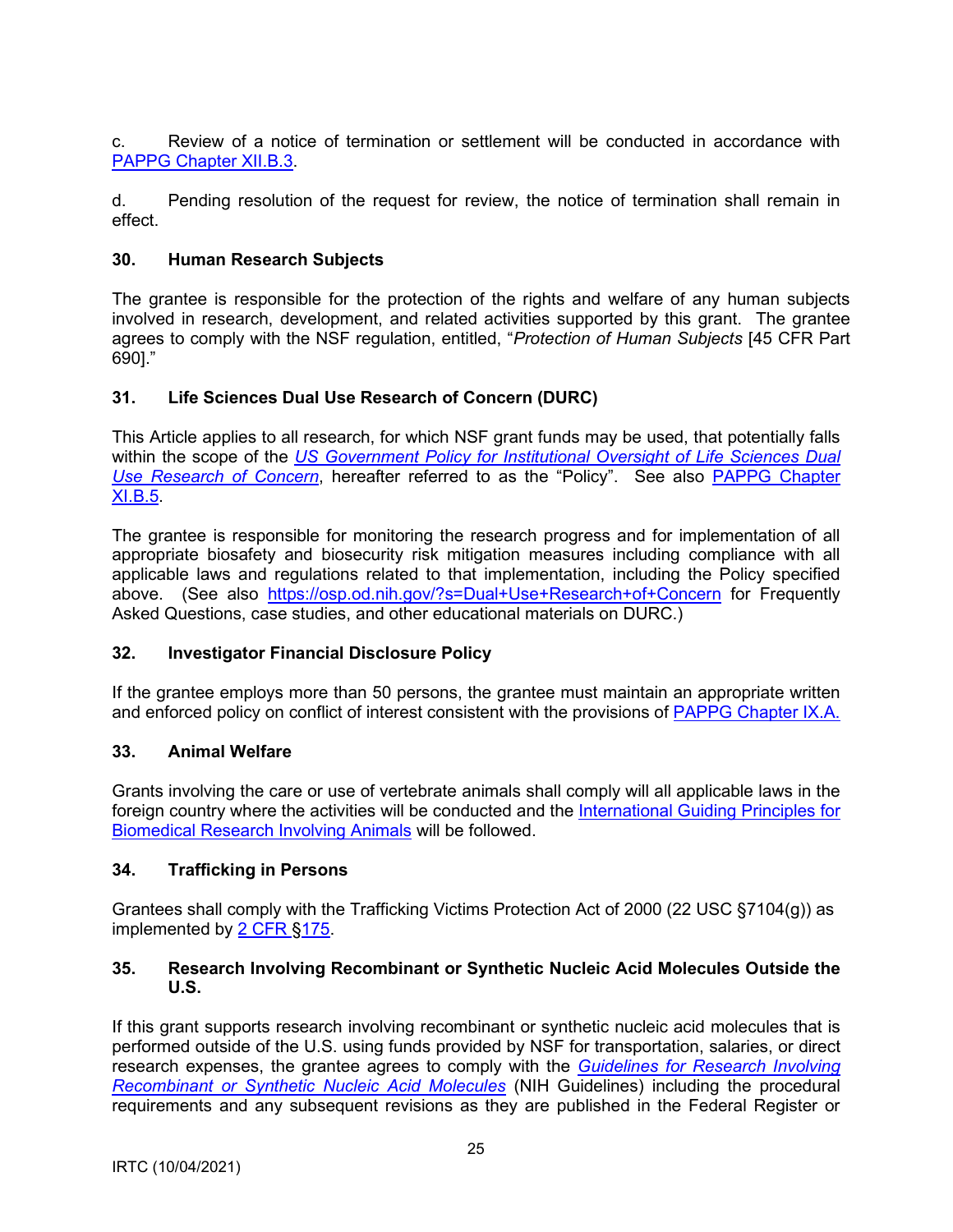<span id="page-25-0"></span>host country standards. If the research is to be carried out in a country that has adopted guidelines comparable to those of the U.S., a document with information and endorsements assuring compliance to the host organization standards must be submitted to the cognizant NSF Program Officer.

NSF funds may not be used to carry out research using recombinant or synthetic nucleic acid molecules research in a country that has not adopted national guidelines unless the research is in full compliance with the NIH Guidelines and the procedures required for NSF-supported research within the U.S. Further information on research grants that involve recombinant or synthetic nucleic acid molecules can be found in [PAPPG Chapter XI.B.2.](https://www.nsf.gov/pubs/policydocs/pappg22_1/pappg_11.jsp#XIB2)

## **36. Whistleblower Protection**

The grantee is notified of the applicability of 41 USC §4712, as amended by Public Law (P.L.) 112-239, providing protection for whistleblowers.

## **37. Recipient Integrity and Performance Matters**

The grantee must fully comply with the requirements stipulated in [Appendix XII to Part 200](http://www.ecfr.gov/cgi-bin/text-idx?SID=704835d27377ef5213a51c149de40cab&node=2:1.1.2.2.1&rgn=div5) of 2 CFR §200, entitled "*Award Term and Condition for Recipient Integrity and Performance Matters*." See also Article 28 of these terms and conditions for NSF's responsibilities regarding reporting grant terminations to the OMB-designated integrity and performance system in accordance with Federal regulation. In addition, Article 14.d. specifies NSF responsibilities to report in FAPIIS a grantee's failure to submit all required reports.

### **38. Notification Requirements Regarding Sexual Harassment, Other Forms of Harassment, or Sexual Assault**

The PI and any co-PI(s) identified on an NSF grant are in a position of trust. These individuals must comport themselves in a responsible and accountable manner during the award period of performance, whether at the grantee institution, on-line, or at locales such as field sites, facilities, or conferences/workshops.

For purposes of this term and condition, the following definitions apply:

*Sexual Harassment:* May include but is not limited to gender or sex-based harassment, unwelcome sexual attention, sexual coercion, or creating a hostile environment, as set forth in organizational policies or codes of conduct, statutes, regulations, or executive orders.

*Other Forms of Harassment:* Non-gender or non-sex-based harassment of individuals protected under federal civil rights laws, as set forth in organizational policies or codes of conduct, statutes, regulations, or executive orders.

*Finding/Determination:* The final disposition of a matter involving sexual harassment or other form of harassment under organizational policies and processes, to include the exhaustion of permissible appeals exercised by the PI or co-PI, or a conviction of a sexual offense in a criminal court of law.

*Administrative Leave/Administrative Action:* Any temporary/interim suspension or permanent removal of the PI or co-PI, or any administrative action imposed on the PI or co-PI by the grantee under organizational policies or codes of conduct, statutes, regulations, or executive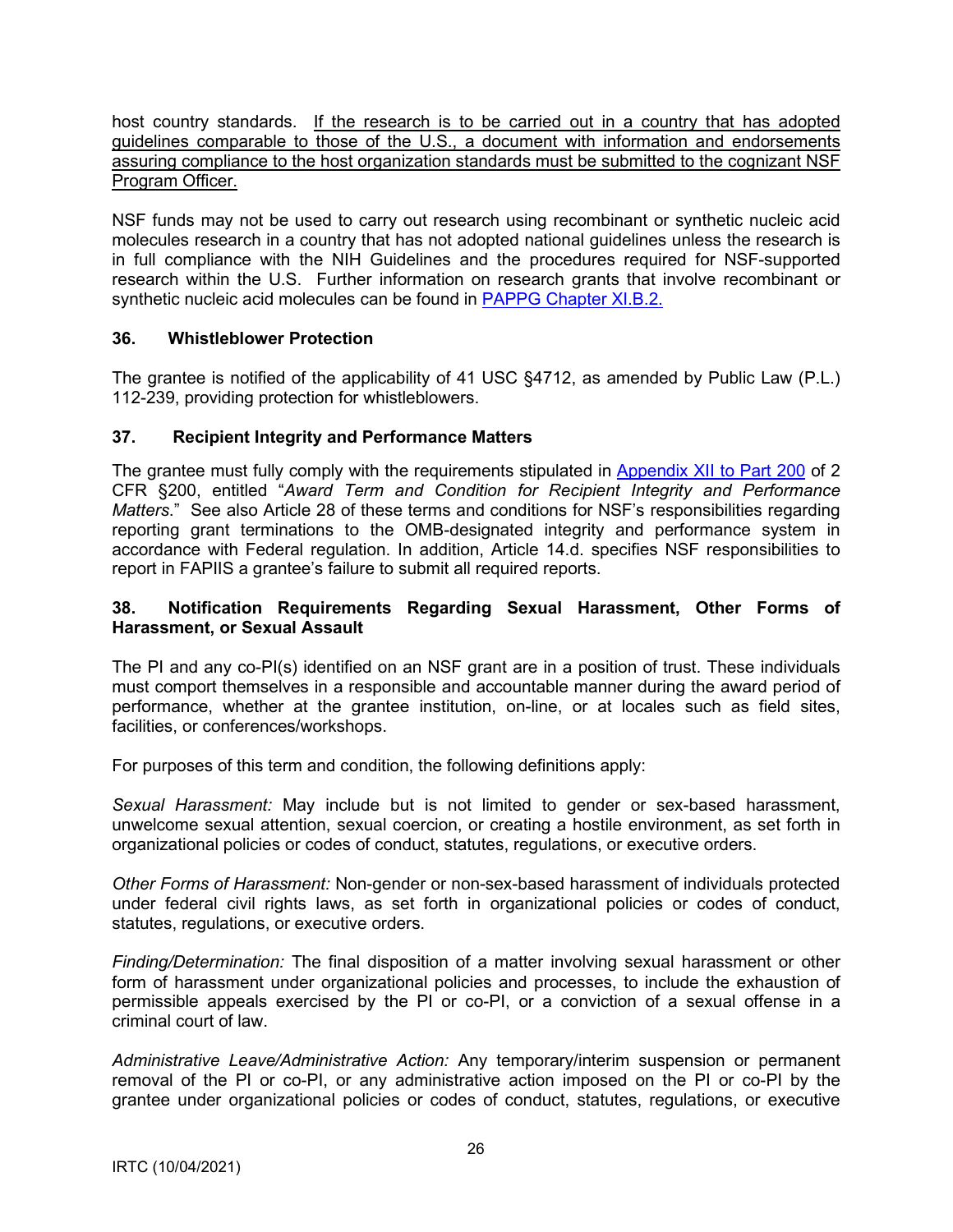orders, relating to activities, including but not limited to the following: teaching, advising, mentoring, research, management/administrative duties, or presence on campus.

The grantee is required to notify NSF of: (1) Any finding/determination regarding the PI or any  $co-PI<sup>4</sup>$  $co-PI<sup>4</sup>$  $co-PI<sup>4</sup>$  that demonstrates a violation of grantee policies or codes of conduct, statutes, regulations, or executive orders relating to sexual harassment, other forms of harassment, or sexual assault; and/or (2) if the PI or any co-PI is placed on administrative leave or if any administrative action has been imposed on the PI or any co-PI by the grantee relating to any finding/determination or an investigation of an alleged violation of grantee policies or codes of conduct, statutes, regulations, or executive orders relating to sexual harassment, other forms of harassment, or sexual assault.<sup>[5](#page-26-1)</sup> Such notification must be submitted by the AOR to NSF's Office of Equity and Civil Rights at [www.nsf.gov/harassment](http://www.nsf.gov/harassment) within ten business days from the date of the finding/determination, or the date of the placement of a PI or co-PI by the grantee on administrative leave or the imposition of an administrative action, whichever is sooner.<sup>[6](#page-26-2)</sup> Each notification must include the following information:

- NSF Award Number;
- Name of PI or co-PI being reported; $<sup>7</sup>$  $<sup>7</sup>$  $<sup>7</sup>$ </sup>
- Type of Notification: Select one of the following:

○ Finding/Determination that the reported individual has been found to have violated grantee policies or codes of conduct, statutes, regulations, or executive orders relating to sexual harassment, other forms of harassment, or sexual assault; or

○ Placement by the grantee of the reported individual on administrative leave or the imposition of any administrative action on the PI or any co-PI by the grantee relating to any finding/determination or an investigation of an alleged violation of grantee policies or codes of conduct, statutes, regulations, or executive orders relating to sexual harassment, other forms of harassment, or sexual assault.

• Description of the finding/determination and action(s) taken, if any; and

• Reason(s) for, and conditions of, placement of the PI or any co-PI on administrative leave or imposition of administrative action.

The grantee, at any time, may propose a substitute investigator if it determines the PI or any co-PI may not be able to carry out the funded project or activity and/or abide by the grant terms and conditions. The grantee is reminded of its responsibility to obtain prior written approval from

<span id="page-26-0"></span><sup>4</sup> If a co-PI is affiliated with a subawardee organization, the Authorized Organizational Representative of the subawardee must provide the requisite information directly to NSF, as instructed in this paragraph.

<span id="page-26-1"></span><sup>5</sup> Grantee findings/determinations and placement of a PI or co-PI on administrative leave or the imposition of an administrative action must be conducted in accordance with organizational policies and processes. They also must be conducted in accordance with federal laws, regulations, and executive orders.

<span id="page-26-2"></span><sup>&</sup>lt;sup>6</sup> Such notification must be provided regardless of whether the behavior leading to the finding/determination, or placement on administrative leave, or the imposition of an administrative action occurred while the PI or co-PI was carrying out award activities.

<span id="page-26-3"></span> $7$  Only the identification of the PI or co-PI is required. Personally identifiable information regarding any complainants or other individuals involved in the matter must not be included in the notification.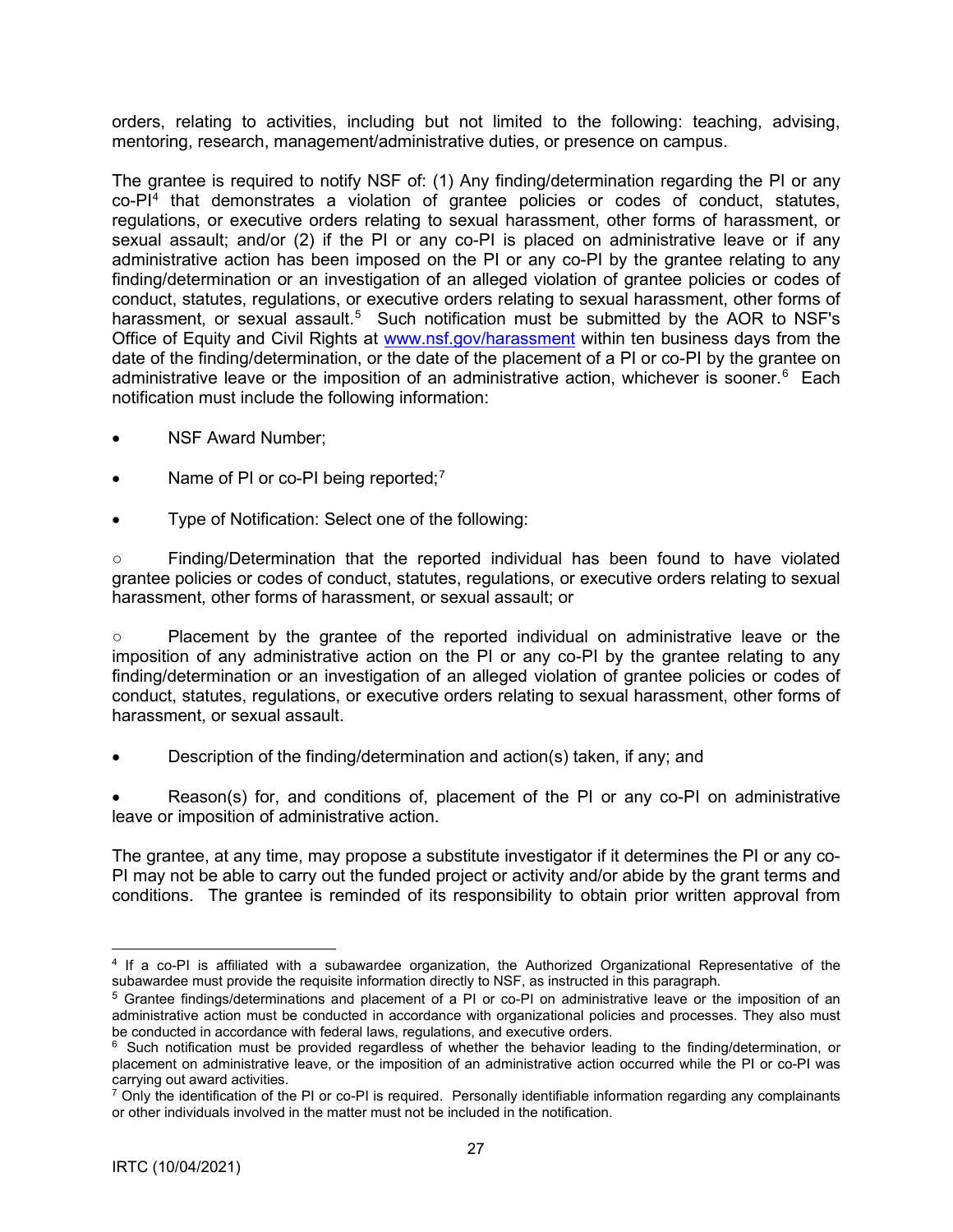<span id="page-27-0"></span>NSF in the event the investigator will be disengaged from the project for a period greater than three months. See [PAPPG Chapter VII.B.2.a.](https://www.nsf.gov/pubs/policydocs/pappg22_1/pappg_7.jsp#VIIB2a) for additional information.

In reviewing the notification, NSF will consider, at a minimum, the following factors:

a. The safety and security of personnel supported by the NSF grant;

b. The overall impact to the NSF-funded activity;

c. The continued advancement of taxpayer-funded investments in science and scientists; and

d. Whether the grantee has taken appropriate action(s) to ensure the continuity of science and that continued progress under the funded project can be made.

Upon receipt and review of the information provided, NSF will consult with the AOR, or designee. Based on the results of this review and consultation, the Foundation may, if necessary, assert its programmatic stewardship responsibilities and oversight authority to initiate the substitution or removal of the PI or any co-PI, reduce the award funding amount, or where neither of those previous options is available or adequate, to suspend or terminate the grant.

Other personnel supported by an NSF grant must likewise remain in full compliance with grantee policies or codes of conduct, statutes, regulations, or executive orders relating to sexual harassment, other forms of harassment, or sexual assault. With regard to any personnel not in compliance, the grantee must make appropriate arrangements to ensure the safety and security of other grant personnel and the continued progress of the funded project. Notification of these actions is not required under this term and condition.

### **39. Post-award Disclosure of Current Support and In-Kind Contribution Information**

If an organization discovers that a PI or co-PI on an active NSF grant failed to disclose current support or in-kind contribution information<sup>[8](#page-27-1)</sup> as part of the proposal submission process (see [PAPPG Chapter II.C.2.h\)](https://www.nsf.gov/pubs/policydocs/pappg22_1/pappg_2.jsp#IIC2h), the AOR must submit the following information within 30 calendar days of the identification of the undisclosed current support or in-kind contribution through use of the "Other Request" category in the Notification and Request Module in Research.gov. $^9$  $^9$ 

### **Post-award Disclosure of Project Support Information**

- PI/co-PI Name:
- Project Title:
- Award Number (if available):
- Source of Support:

<span id="page-27-1"></span><sup>&</sup>lt;sup>8</sup> The post-award disclosure requirement applies to current support (including in-kind contributions) that was active as of the date the proposal was submitted to NSF. See *[NSF Pre-award and Post-award Disclosures Relating to the](https://www.nsf.gov/bfa/dias/policy/disclosures_table.jsp)  [Biographical Sketch and Current and Pending Support](https://www.nsf.gov/bfa/dias/policy/disclosures_table.jsp)* which has been developed to assist users in determining the

<span id="page-27-2"></span> $\frac{9}{1}$  The requisite information must be entered into the box entitled, "Proposed Change" with the box entitled, "Justification for Change" stating, "See above".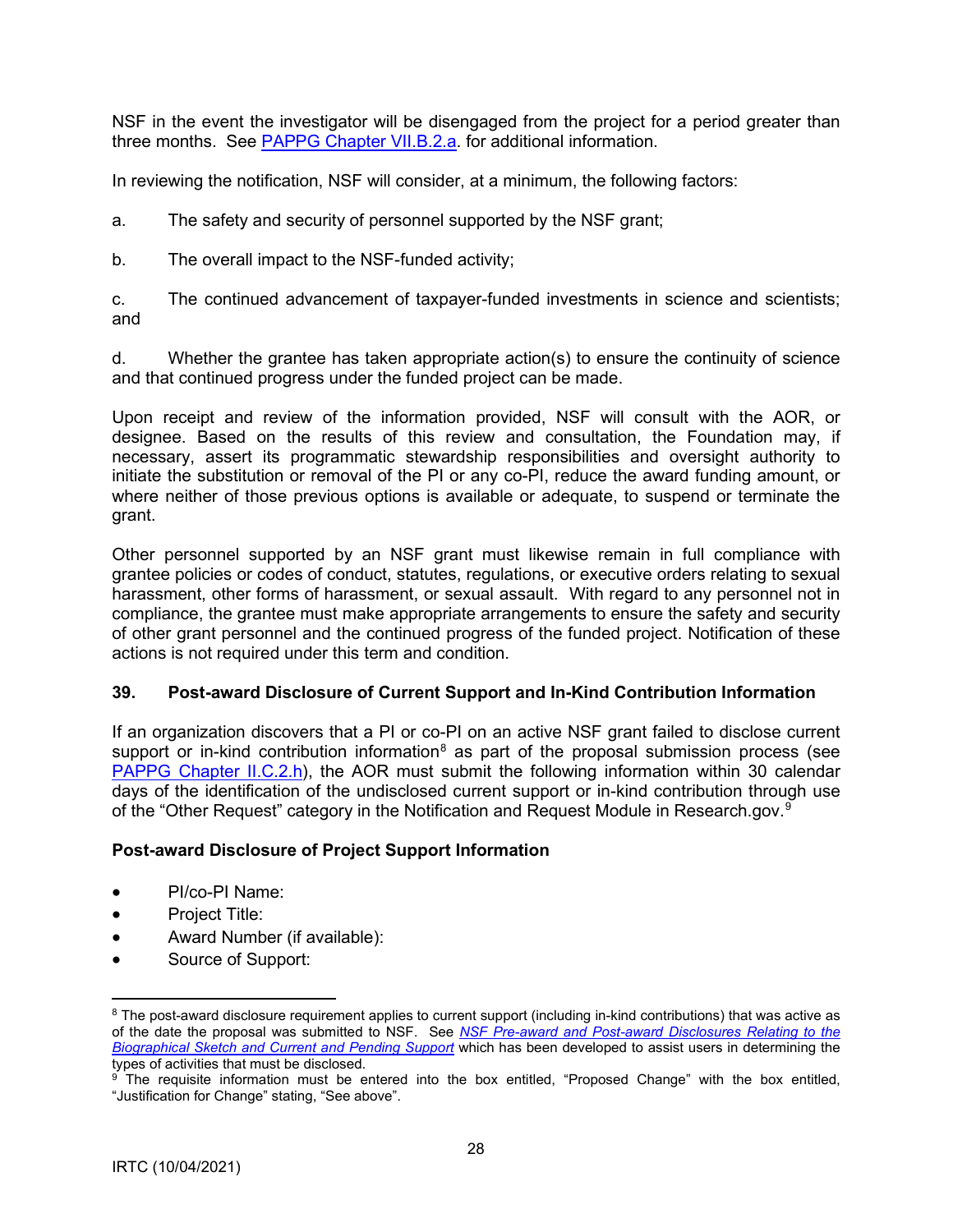- Primary Place of Performance:
- Project Start and End Date:
- Total Award Amount (including Indirect Costs): \$
- Brief Description of the Major goals of the project:
- Description of any Overlap/Duplication of the project with the NSF award:
- Impact on the ability of the PI/co-PI to carry out the NSF award:
- Person-Month(s) (or Partial Person-Months) Per Year Committed to the Project:
- **Enter the applicable year (e.g., 2020, 2021):**

Enter the number of person-month(s) (or partial person-months):

Enter the applicable year (e.g., 2020, 2021):

Enter the number of person-month(s) (or partial person-months):

Enter the applicable year (e.g., 2020, 2021):

Enter the number of person-month(s) (or partial person-months):

Enter the applicable year (e.g., 2020, 2021):

Enter the number of person-month(s) (or partial person-months):

Enter the applicable year (e.g., 2020, 2021):

Enter the number of person-month(s) (or partial person-months):

### **Post-award Disclosure of In-Kind Contribution Information**

- PI/co-PI Name:
- Source of Support:
- Primary Place of Performance:
- Summary of In-kind Contributions:
- Description of any Overlap/Duplication of the project with the NSF award:
- Impact on the ability of the PI/co-PI to carry out the NSF award:
- Person-Month(s) (or Partial Person-Months) Per Year Committed to the Project:
- Enter the applicable year (e.g., 2020, 2021):

Enter the number of person-month(s) (or partial person-months):

Enter the applicable year (e.g., 2020, 2021):

Enter the number of person-month(s) (or partial person-months):

Enter the applicable year (e.g., 2020, 2021):

Enter the number of person-month(s) (or partial person-months):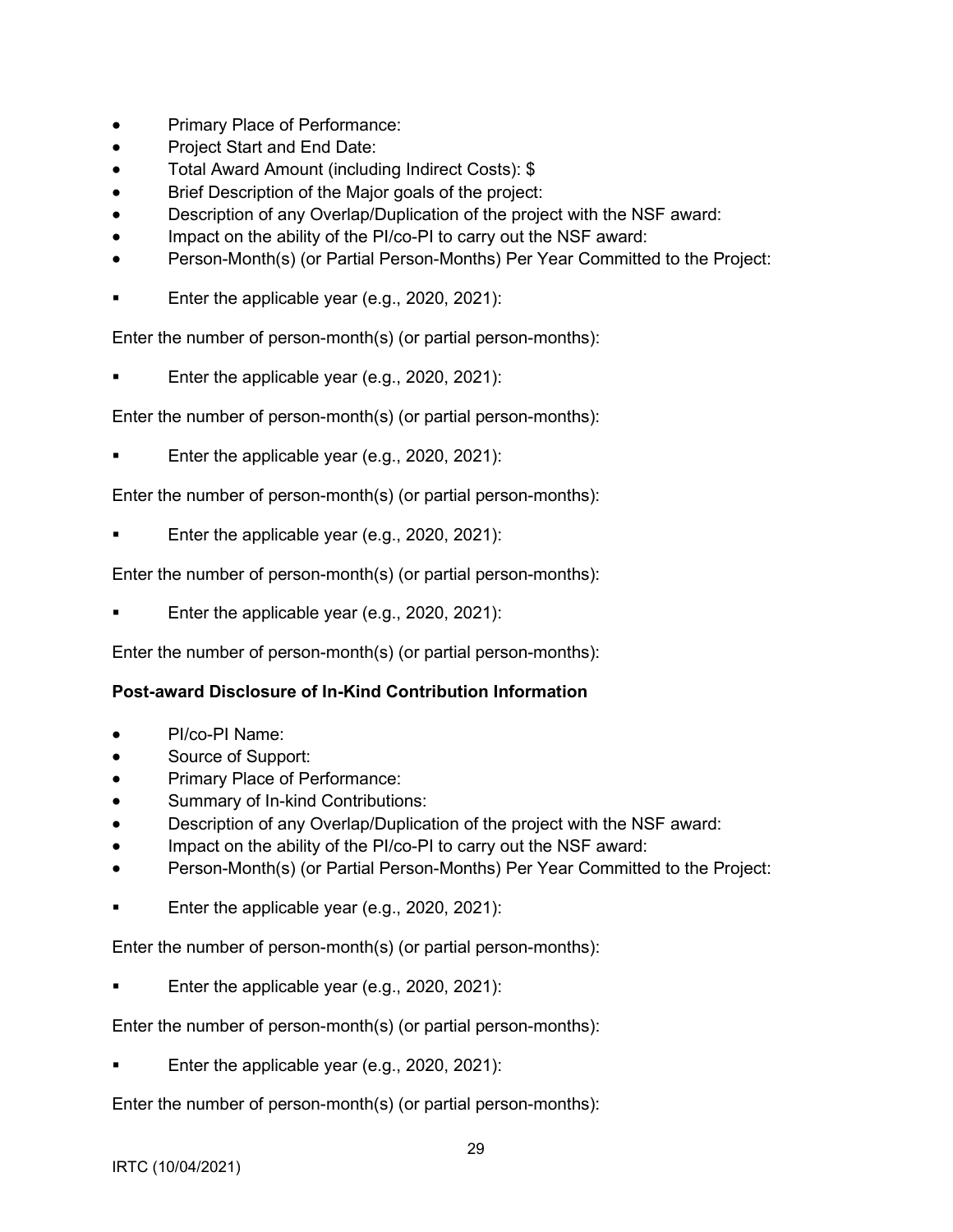<span id="page-29-0"></span>Enter the applicable year (e.g., 2020, 2021):

Enter the number of person-month(s) (or partial person-months):

Enter the applicable year (e.g., 2020, 2021):

Enter the number of person-month(s) (or partial person-months):

• Dollar Value of In-kind Contribution: \$

Upon receipt and review of the information provided, NSF may consult with the AOR, or designee, if necessary. Based on the results of this review, the Foundation will determine the impact of the new information on the NSF-funded grant, and, where necessary, take appropriate action.

#### **40. Section 889 of the National Defense Authorization Act (NDAA) for Fiscal Year (FY) 2019**

Section 889 of the National Defense Authorization Act (NDAA) for Fiscal Year (FY) 2019 (Public Law 115-232) prohibits the head of an executive agency from obligating or expending loan or grant funds to procure or obtain, extend, or renew a contract to procure or obtain, or enter into a contract (or extend or renew a contract) to procure or obtain the equipment, services, or systems as identified in section 889 of the NDAA for FY 2019.

(a) In accordance with 2 CFR §200.216 and §200.471, for all awards that are issued on or after August 13, 2020, recipients and subrecipients are prohibited from obligating or expending loan or grant funds to:

- (1) Procure or obtain;
- (2) Extend or renew a contract to procure or obtain; or

(3) Enter into a contract (or extend or renew a contract) to procure or obtain equipment, services, or systems that uses covered telecommunications equipment or services as a substantial or essential component of any system, or as critical technology as part of any system. As described in Public Law 115-232, section 889, covered telecommunications equipment is telecommunications equipment produced by Huawei Technologies Company or ZTE Corporation (or any subsidiary or affiliate of such entities).

(i) For the purpose of public safety, security of government facilities, physical security surveillance of critical infrastructure, and other national security purposes, video surveillance and telecommunications equipment produced by Hytera Communications Corporation, Hangzhou Hikvision Digital Technology Company, or Dahua Technology Company (or any subsidiary or affiliate of such entities).

(ii) Telecommunications or video surveillance services provided by such entities or using such equipment.

(iii) Telecommunications or video surveillance equipment or services produced or provided by an entity that the Secretary of Defense, in consultation with the Director of the National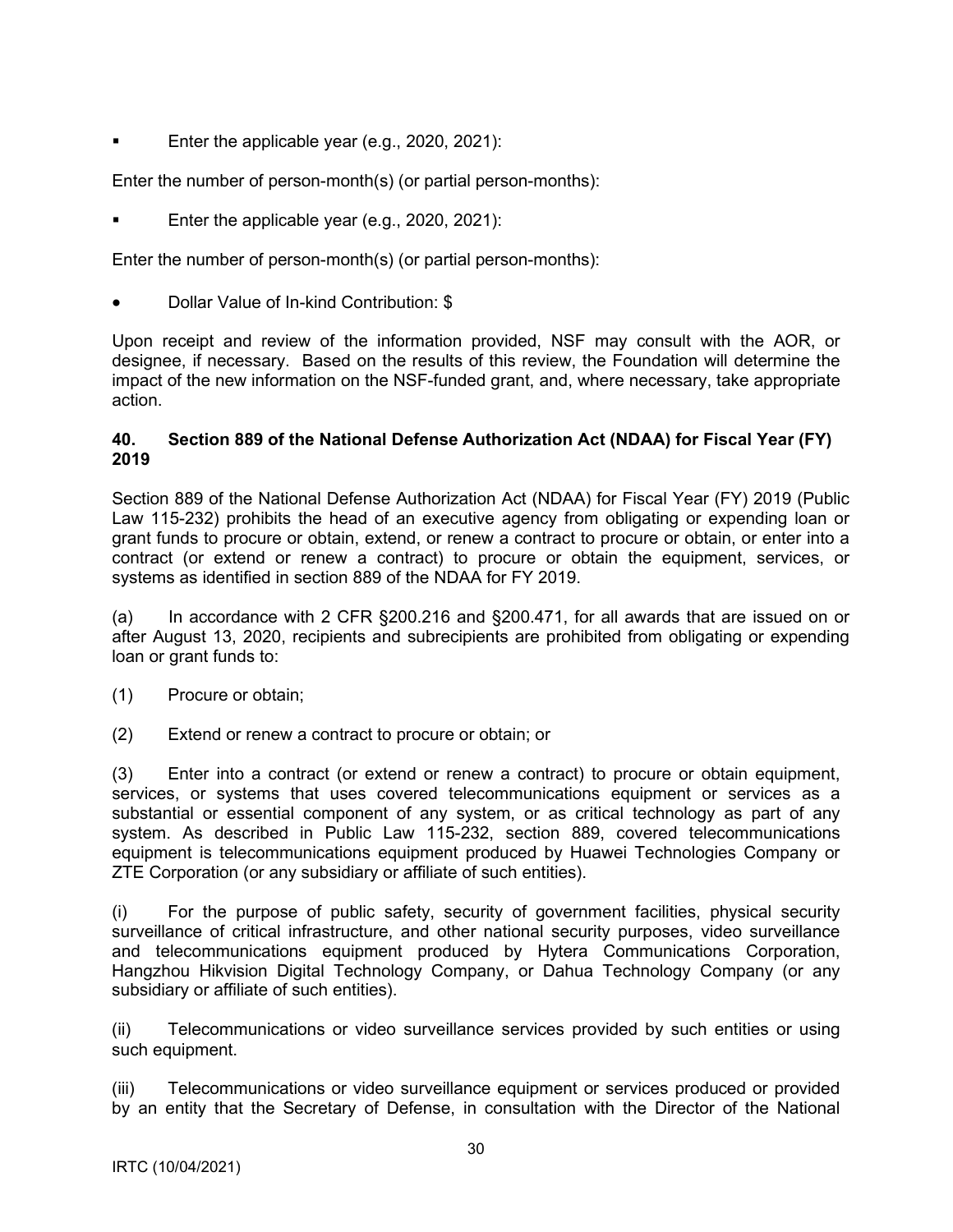<span id="page-30-0"></span>Intelligence or the Director of the Federal Bureau of Investigation, reasonably believes to be an entity owned or controlled by, or otherwise connected to, the government of a covered foreign country.

(b) In implementing the prohibition under Public Law 115-232, section 889, subsection (f), paragraph (1), heads of executive agencies administering loan, grant, or subsidy programs shall prioritize available funding and technical support to assist affected businesses, institutions and organizations as is reasonably necessary for those affected entities to transition from covered communications equipment and services, to procure replacement equipment and services, and to ensure that communications service to users and customers is sustained.

(c) See Public Law 115-232, section 889 for additional information.

# **41. Debarment and Suspension**

The grantee shall fully comply with the requirements stipulated in Subpart C of 2 CFR Part 180, entitled "*Responsibilities of Participants Regarding Transactions*" as supplemented by NSF's regulations at 2 CFR Part 2520. The grantee is responsible for ensuring that any lower tier covered transaction, as described in Subpart B of 2 CFR Part 180, entitled "*Covered Transactions*," includes a term or condition requiring compliance with Subpart C. The grantee also is responsible for further requiring the inclusion of a similar term or condition in any subsequent lower tier covered transaction. The grantee acknowledges that failing to disclose the information required under 45 CFR §180.335 may result in the termination of the grant, or pursuance of other available remedies, including suspension and debarment.

## **42. Resolution of Conflicting Conditions**

a. If the IRTC is silent on a specific area covered by 2 CFR §200, the requirements specified in 2 CFR §200 must be followed.

b. Should there be any inconsistency between IRTC and the NSF *Proposal and Award Policies and Procedures Guide*, the IRTC governs

c. Should there be any inconsistency between any special condition(s) specified in the award notice and IRTC, the special conditions in the award notice shall govern.

d. Should there be any inconsistency between the IRTC and any NSF solicitation cited or incorporated by reference in the award notice, the matter should be referred to the cognizant NSF Grants and Agreements Officer for guidance.

### **Other Considerations**

### **43. Liability**

NSF cannot assume any liability for accidents, bodily injury, illness, breach of contract, any other damages or loss, or any claims arising out of any activities undertaken pursuant to the grant, whether with respect to persons or property of the grantee or third parties. The grantee is advised to insure or otherwise protect itself or others, as it may deem desirable.